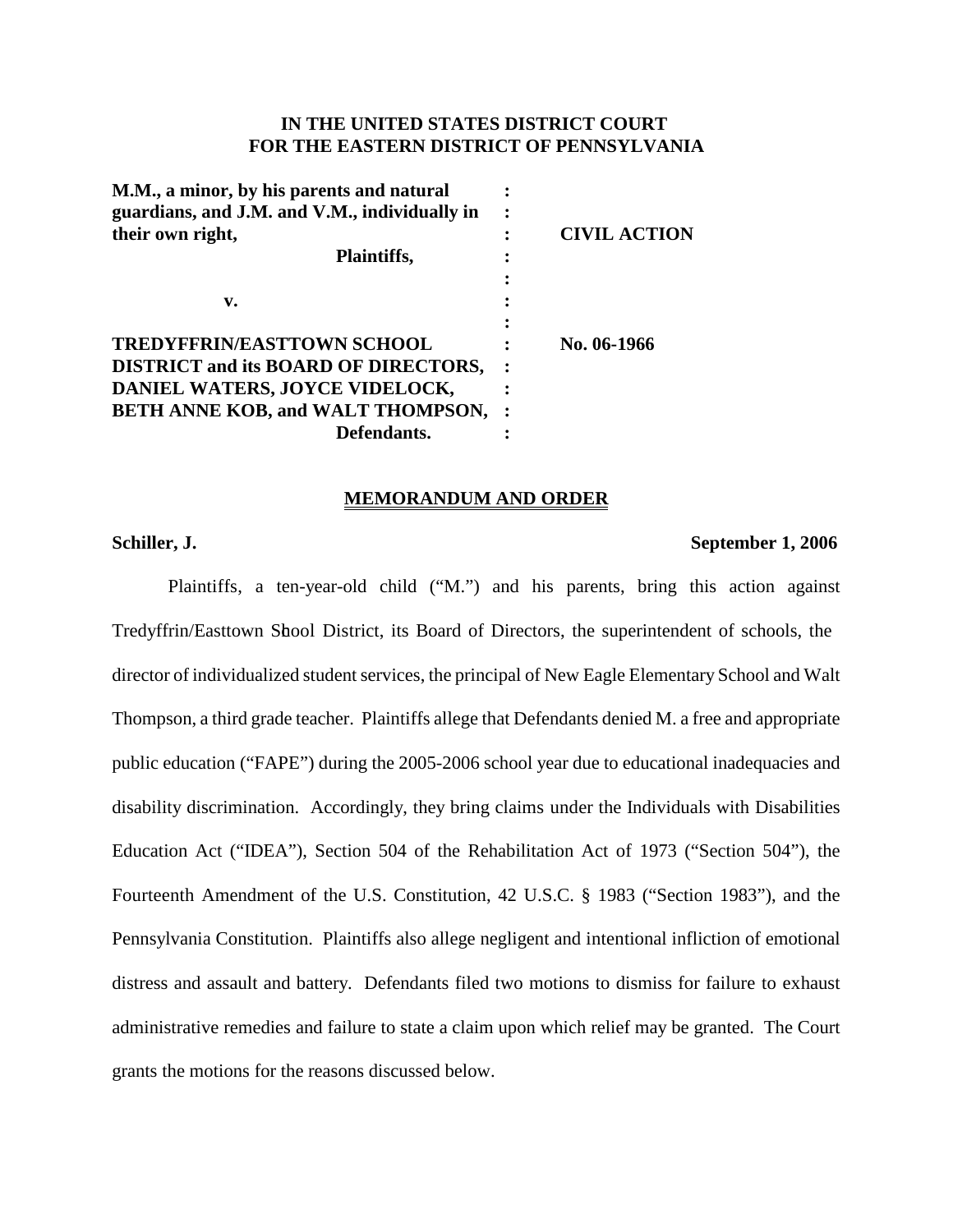#### **I. BACKGROUND**

The Amended Complaint presents the facts as follows. M. attends New Eagle Elementary School in Tredyffirin/Easttown School District ("the District"), where he began fourth grade in September 2005. (Am. Compl.  $\P$ , 2, 14.) Years prior to the 2005-06 school year, the District determined that M.'s visual motor disability, fine motor disability and handwriting needs qualified him as a handicapped student in need of services and accommodations. (*Id*. 11.) M. had a Section 504 Service Plan Agreement ("504 Plan") with the District that provided for occupational therapy as needed and several classroom accommodations such as preferential seating, a notebook organizational system and use of a tactile-vestibular cushion. (*Id*. ¶ 12 & Ex. A (M.'s 2005-06 504 Plan).)

On or about January 13, 2006, M.'s mother learned that his music teacher was unaware of M.'s disability and his 504 Plan. (*Id*. ¶ 23.) Two years prior, M.'s math teacher had been similarly unaware. (*Id*.) These two incidents caused M.'s parents to worry that his 504 plan was not being implemented. (*Id*. ¶ 24.) At the request of M.'s parents, Principal Beth Anne Kob and the Director of Individualized Student Services,Joyce Videlock, agreed to revise M.'s 504 plan and to determine whether he qualified for special education services.<sup>1</sup> (*Id.*  $\P$  26-27.) A meeting addressing M.'s educational and safety needs was held on March 7, 2006, in which the following people participated: M.'s parents, Principal Kob, Director Videlock, M.'s fourth grade classroom teacher, math teacher, guidance counselor, instructional support teacher, school occupational therapist, pediatric

<sup>&</sup>lt;sup>1</sup> The Amended Complaint does not address the outcome of the District's determination regarding M.'s qualification for special education services. According to Defendants, the District determined that M. does not qualify as a student with a disability entitled to special education under the IDEA. (Defs. Sch. Dist., Bd. of Directors, Waters, Videlock & Kob's Mem. of Law in Supp. of Mot. to Dismiss Am. Compl. [hereinafter Defs.' Mem.] at 2.)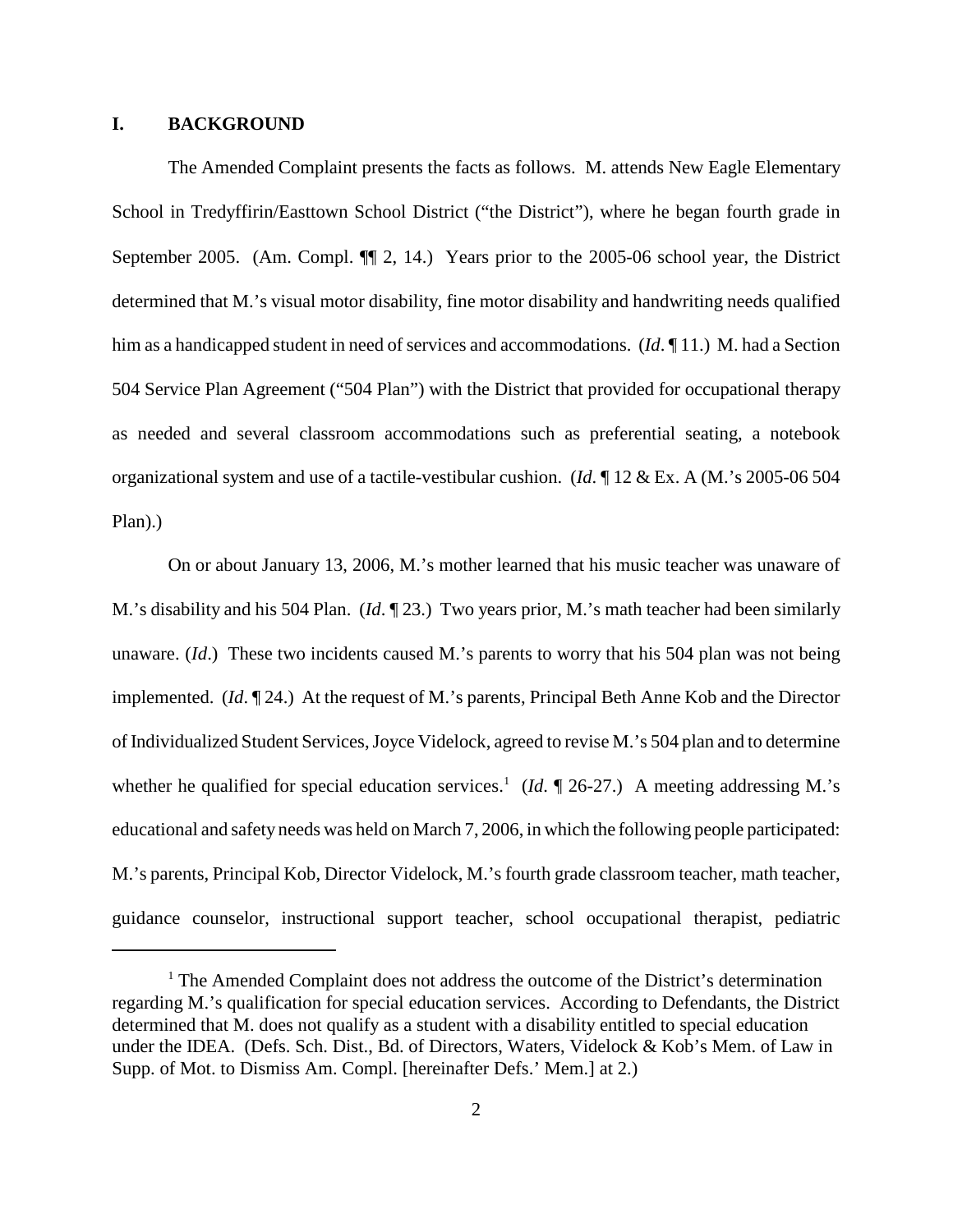optometrist and pediatric occupational therapist. (*Id*. ¶ 28.)

M.'s safety needs were discussed at the March 7, 2006 meeting due to a series of incidents that had occurred involving M. and Defendant Thompson, a third grade teacher with a classroom adjacent to M.'s fourth grade classroom. (*Id*. ¶¶ 9, 14.) On or about December 1, 2005, Thompson ridiculed M.'s handwriting while M. was working in a hallway with other fourth-graders. (*Id*. ¶ 15.) Thompson said, "Your handwriting stinks! It looks like you write with your feet! You're in fourth grade? I can't believe you get away with this! I'm going to get some of my third graders. They will laugh at this! Doesn't it look like M. writes with his feet?" (*Id*.) Thompson brought two of his third grade students into the hallway and placed their journals in M.'s face, saying, "She has good handwriting!" and "He used to write with his feet, but it didn't stink!" (*Id*.) At home, M. cried to his parents about Thompson's ridicule and said he was afraid to go to school the next day. (*Id*.) Indeed, on December 2, 2005, M. stayed home from school. (*Id*. ¶ 16.)

M.'s parents informed Principal Kob about the December 2, 2005 hallway incident. (*Id*.) In response to an email inquiry from M.'s parents regarding Thompson, Principal Kob wrote:

We have investigated the allegation and determined that the teacher did act inappropriately with respect to M. and made insensitive statements. We have taken appropriate action with the teacher to make sure this does not happen again with M. or any other child. We have taken steps to minimize contact between M. and Mr. Thompson.

(*Id*. Ex. C (Kob's email, Dec. 16, 2005, full name redacted).) M. missed school on December 5, 2005 because he visited his pediatrician to get a referral to a psychologist. (*Id*. ¶ 18.) To date, M. receives psychological services at his parents' expense. (*Id*.) M. returned to school after Principal Kob assured him on December 7, 2005 that he would not have any contact with Thompson. (*Id*. ¶ 20.)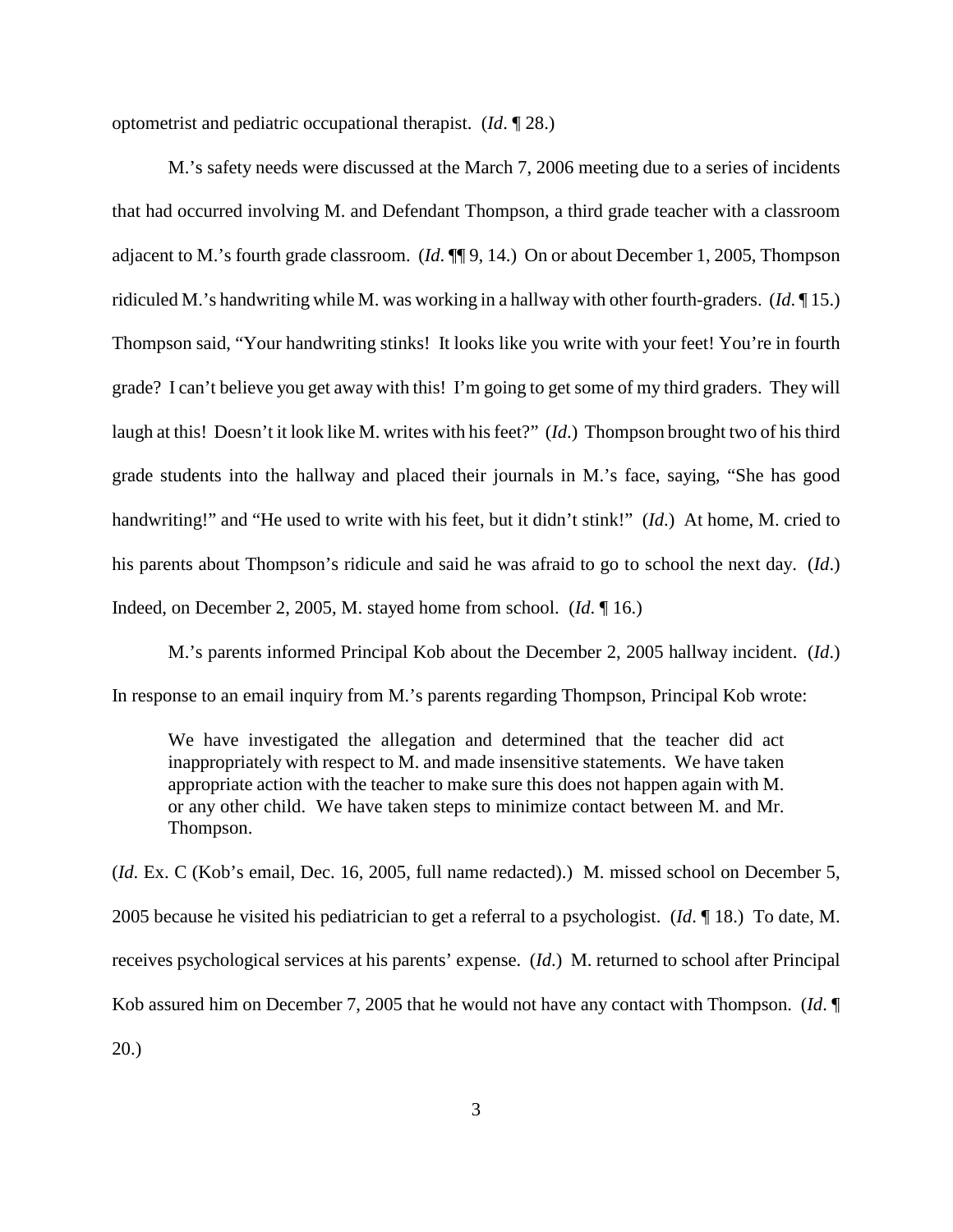On December 15, 2005, M. told his parents that Thompson stared at him on that day and during the previous week, causing him to be afraid to go to school. (*Id*. ¶ 20.) On February 10, 2006, M.'s parents informed Principal Kob that Thompson continued to stare at M. (*Id*. ¶ 25.) At a meeting on February 24, 2006, M.'s parents told Principal Kob and Director Videlock that Thompson's behavior violated M.'s 504 Plan. (*Id*. ¶ 26.) To minimize contact between M. and Thompson, the following measures were taken: (1) Principal Kob told Thompson to avoid contact with M.; (2) M.'s desk was moved so it could not be seen from the hallway or Thompson's classroom; (3) M.'s teacher no longer asked any students to work in the hallway outside Thompson's classroom; (4) the windows of M.'s classroom door were covered; (5) M.'s classroom teacher walked her class in different routes so as to avoid Thompson's class; (6) M.'s classroom teacher kept him close when Thompson's class approached; and (7) the third and fourth grade bus departures for a field trip were staggered. (*Id*. ¶¶ 27, 29, 31 & Ex. D (Kob's list of actions taken to address M.'s parents' concerns, Mar. 7, 2006).) Beginning April 27, 2006, an adult aide was assigned to accompanyM. atschool, ensuring there was no contact between Thompson and M., but the aide was not required to be with M. during class. (*Id*. ¶¶ 41, 89.) School officials also offered to move M. to another school building, an offer that Plaintiffs rejected. (*Id*. ¶ 43.)

Incidents of Thompson staring at M. also occurred on March 21, April 5, and May 3, 2006. (*Id*. ¶¶ 30, 32, 44.) On April 5th, Thompson stood at M.'s locker, staring at M., blocking his path and brushing against him. (*Id*. ¶ 32.) On May 3rd, Thompson walked past M.'s desk at least six times while M. took a math test in the library. (*Id*. ¶ 44.) On or about April 20, 2006, M.'s parents informed Superintendent Daniel Waters of M.'s growing fear of Thompson, and they asked "if he knew whether Thompson made fun of other students." (*Id*. ¶ 37.) Waters informed them of two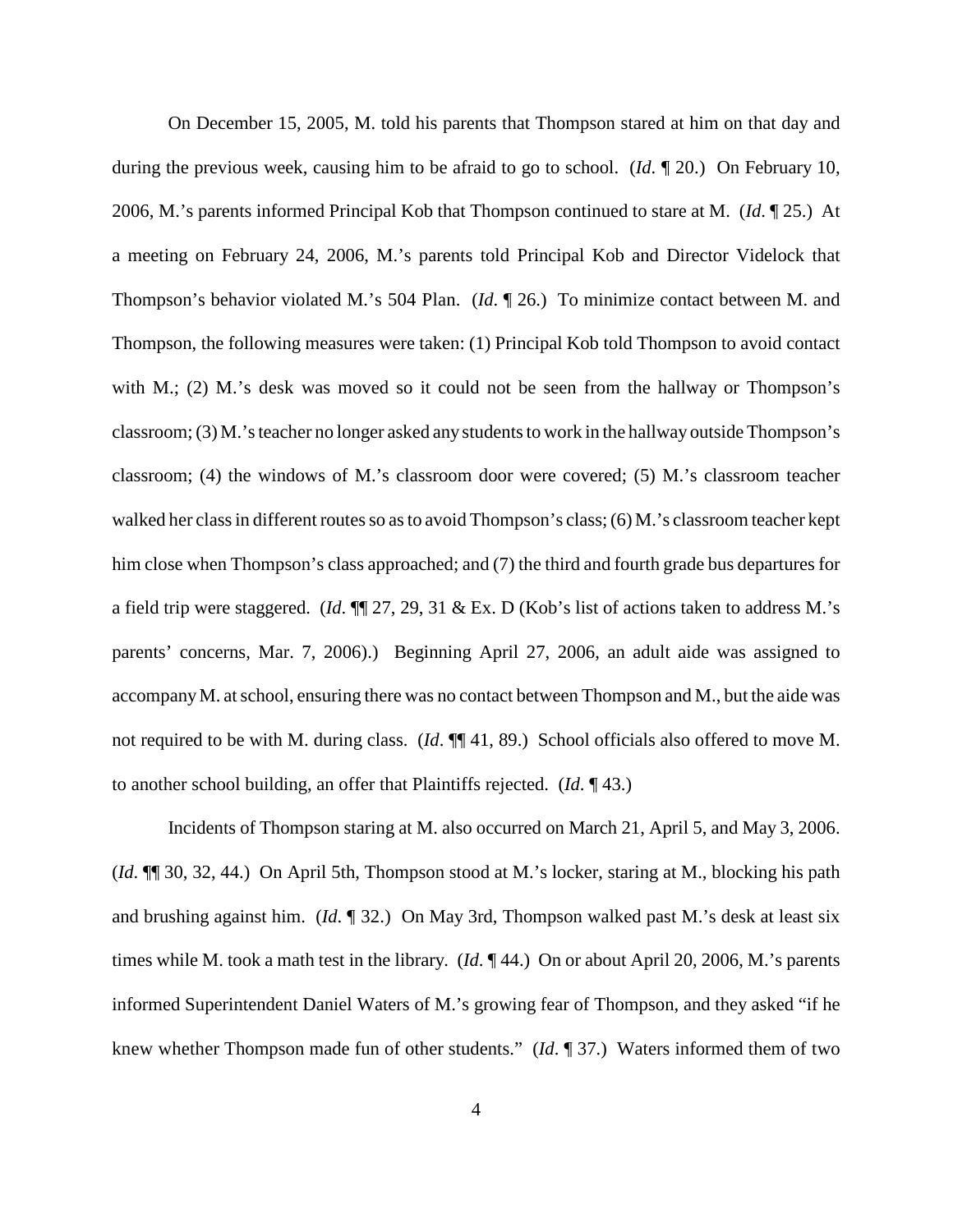other complaints against Thompson. (*Id*.) M.'s psychologist advised that he be kept home, and M. missed five days of school at the end of April. (*Id*. ¶ 38.)

Plaintiffs commenced this action on May 9, 2006. (*Id*. ¶ 88.) On May 31, 2006, as M. sat on the floor, Thompson deliberately stepped on M.'s finger in retaliation for filing the lawsuit. (*Id*. ¶¶ 45, 88.) After M. returned home that day, his finger was put in a splint. (*Id*. ¶ 45.)

#### **II. STANDARD OF REVIEW**

Defendants' motions to dismiss are brought pursuant to Federal Rules of Civil Procedure  $12(b)(6)$  for failure to state a claim upon which relief can be granted and  $12(b)(1)$  for failure to exhaust administrative remedies. A  $12(b)(6)$  motion tests the legal sufficiency of a complaint, and it will only be granted if it is clear that relief cannot be granted to the plaintiff under any set of facts that could be proven consistent with the complaint's allegations. *Hishon v. King & Spalding*, 467 U.S. 69, 73 (1984) (*citing Conley v. Gibson*, 355 U.S. 41, 45-46 (1957)). In considering a 12(b)(6) motion, courts must accept as true all factual allegations in the complaint and must draw all reasonable inferences in favor of the non-moving party. *Bd. of Trs. of Bricklayers & Allied Craftsmen Local 6 of N.J. Welfare Fund v. Wettlin Assocs., Inc.*, 237 F.3d 270, 272 (3d Cir. 2001). Courts, however, are not obligated to credit a complaint's "bald assertions" or "legal conclusions." *In re: Burlington Coat Factory Sec. Litig.*, 114 F.3d 1410, 1429 (3d Cir. 1997) (citation omitted).

Defendants' assertion that Plaintiffs have failed to exhaust their administrative remedies is a challenge to this Court's subject matter jurisdiction. When a defendant challenges subject matter jurisdiction, the plaintiff bears the burden of persuasion to prove that the case is properly before the court. *Kehr Packages, Inc. v. Fidelcor, Inc.*, 926 F.2d 1406, 1409 (3d Cir. 1991) (*citing Mortenson*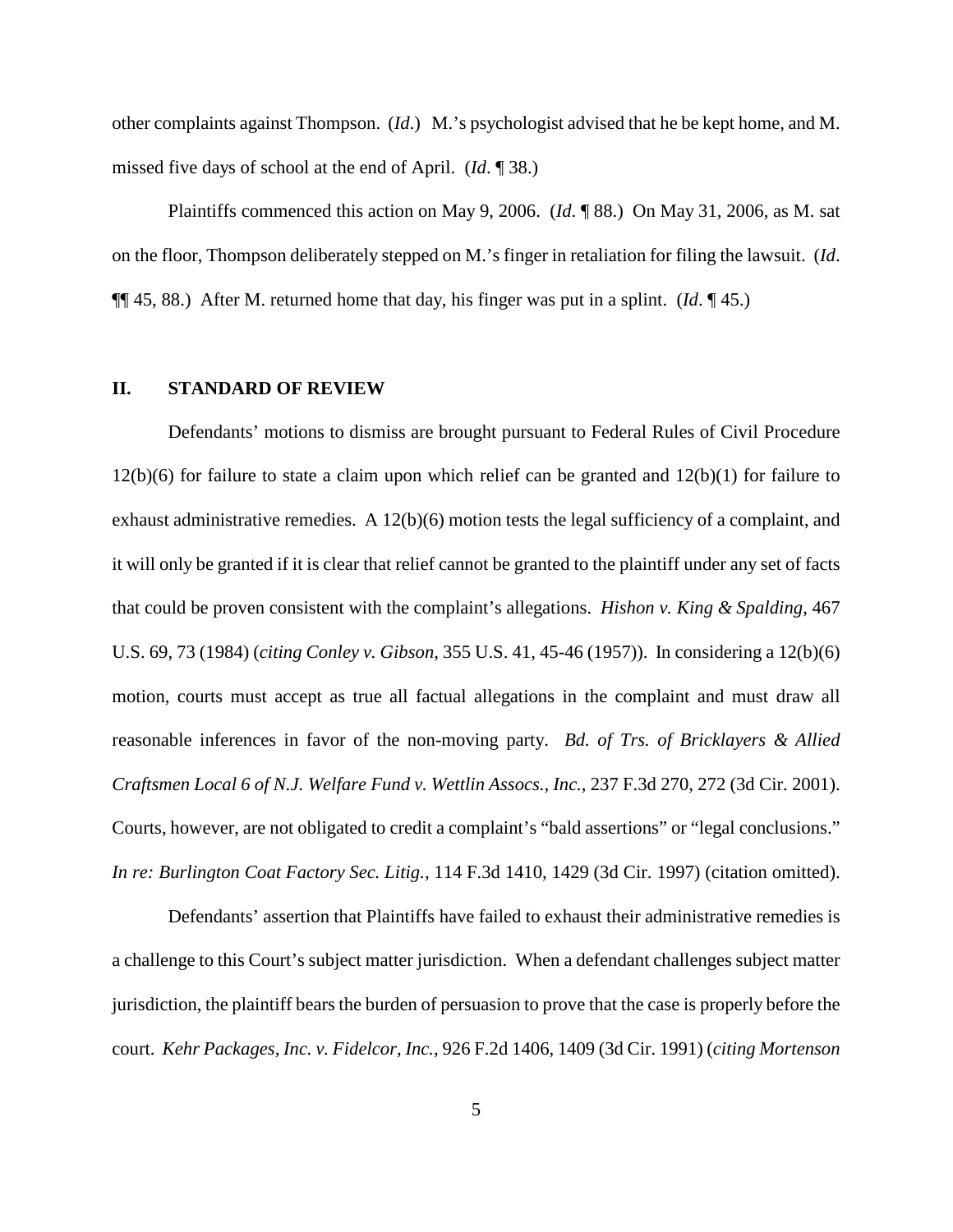*v. First Fed. Sav. & Loan Ass'n*, 549 F.2d 884, 891 (3d Cir. 1977)). A challenge to a court's subject matter jurisdiction may take the form of a facial attack, which attacks the complaint on its face, or a factual attack, which attacks the existence of jurisdiction in fact apart from the pleadings. *Mortenson*, 549 F.2d at 891. In a facial attack, a court must accept as true all allegations in the complaint and draw all reasonable inferences in favor of the non-moving party. *Id*. In a factual attack, a court "is free to weigh the evidence and satisfy itself as to the existence of its power to hear the case. . . . [N]o presumptive truthfulness attaches to plaintiff's allegations, and the existence of disputed material facts will not preclude the trial court from evaluating for itself the merits of jurisdictional claims." *Id*.

#### **III. DISCUSSION**

Plaintiffs' Amended Complaint contains five counts. In Count I, Plaintiffs bring claims under the IDEA alleging that:  $(1)$  Defendants failed to ensure M. has equal opportunity to participate in school activities; (2) Defendants failed to protect M. from discrimination based on his disabilities; (3) Defendants failed to implement M.'s 504 Plan and to meet his educational needs; and (4) Defendants failed to provide M. with a FAPE because M. did not have a safe school environment. (*Id*. ¶¶ 50-53.) Plaintiffs also assert that Defendants' conduct violated M.'s due process and equal protection rights, and they bring Section 1983 claims based on the violation of M.'s rights under the IDEA and the Fourteenth Amendment. (*Id*. ¶¶ 49, 59.)

InCountII, Plaintiffs bring claims under Section 504, asserting disability discrimination and denial of a FAPE because: (1) the District denied M. the opportunity to participate in school programs provided to other children; and (2) Defendants aided and perpetuated discrimination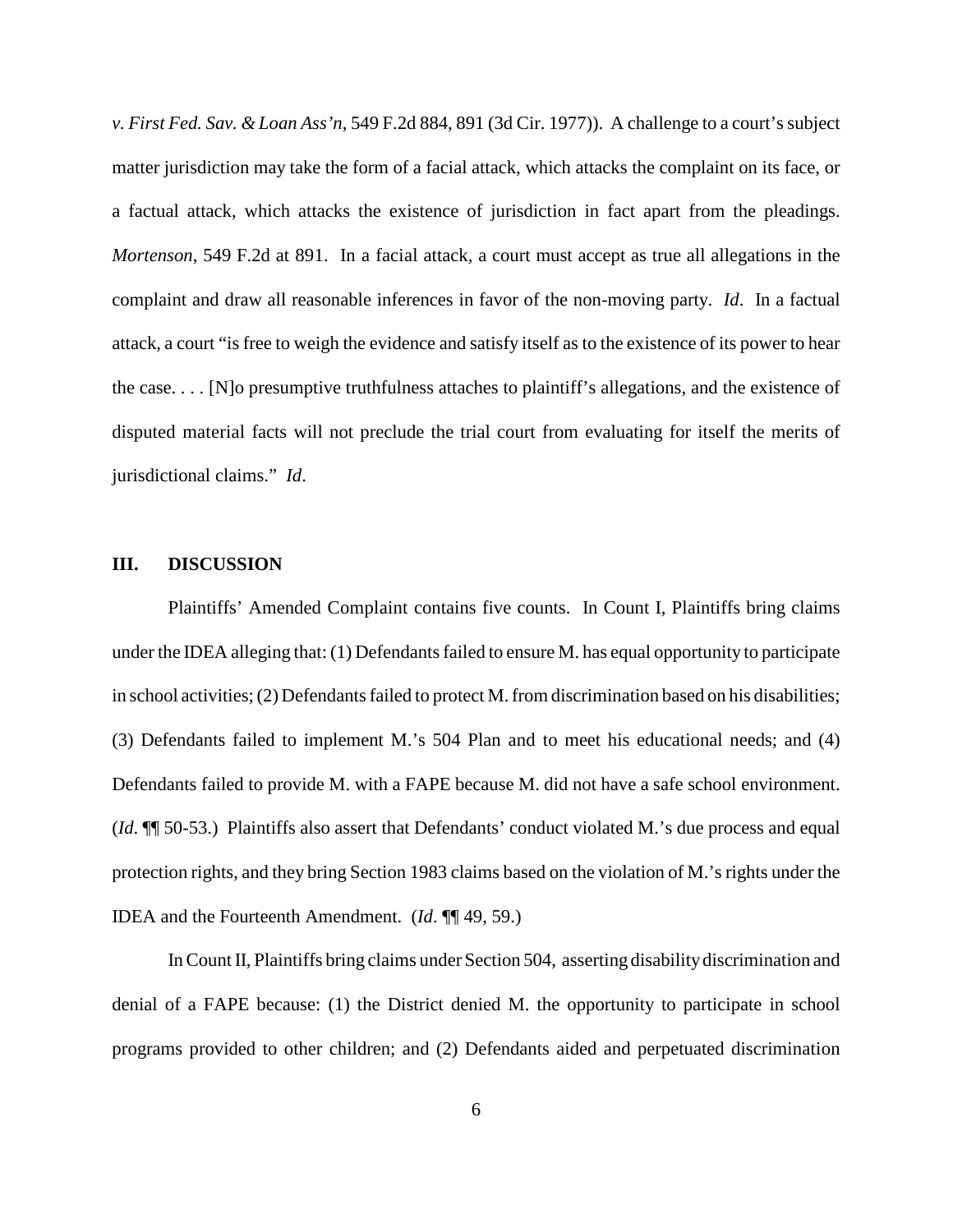against M. by allowing Thompson to have contact with M. and to remain a public school employee. (*Id*. ¶¶ 64-65.)

In Count III, Plaintiffs bring claims under Article I § 26 and Article III § 14 of the Pennsylvania Constitution. (*Id.* ¶ 68-69.) Plaintiffs allege that Defendants violated these provisions by permitting discrimination against M. and by failing to provide him with a  $FAPE<sup>2</sup>$  and a safe school environment. (*Id*. ¶ 69-71.) In Count IV, Plaintiffs bring claims of negligent and intentional infliction of emotional distress against all Defendants. (*Id*. ¶¶ 77-82.) Finally, in Count V, Plaintiffs allege that Defendant Thompson committed assault and battery by putting M. in reasonable fear of bodily harm for six months and by stepping on M.'s finger. (*Id*. ¶¶ 86-88.)

All Defendants seek dismissal of all counts of the Amended Complaint with the exception of Thompson, who does not seek dismissal of the assault and battery count. (Def. Thompson's Mot. to Dismiss Am. Compl. in Part ¶ 1.) In their motions to dismiss, Defendants argue that most of Plaintiffs' federal claims are derivative of rights under the IDEA and Section 504 such that Plaintiffs must exhaust their administrative remedies before filing a complaint in court. (Defs.' Mem. at 3; Def. Thompson's Mem. of Law in Supp. of Mot. to Dismiss Am. Compl. in Part [hereinafter Thompson's Mem.] at 5-8.) In terms of the IDEA, Section 504, Section 1983, and Fourteenth Amendment claims, Defendants contend that M. has not properly alleged a cause of action and M.'s

<sup>&</sup>lt;sup>2</sup> A FAPE is "the provision of regular or special education and related aids and services that [ ] are designed to meet individual educational needs of handicapped persons as adequately as the needs of nonhandicapped persons are met." 34 C.F.R. § 104.33(a). The IDEA and Section 504 offer the same protections for provision of a FAPE. *See* 20 U.S.C. § 1401(9) (2006); *see also W.B. v. Matula*, 67 F.3d 484, 492-93 (3d Cir. 1995) ("While IDEA is phrased in terms of a state's affirmative duty to provide a [FAPE], the Rehabilitation Act is worded as a negative prohibition against disability discrimination in federally funded programs. . . . There appear to be few differences, if any, between [the two].").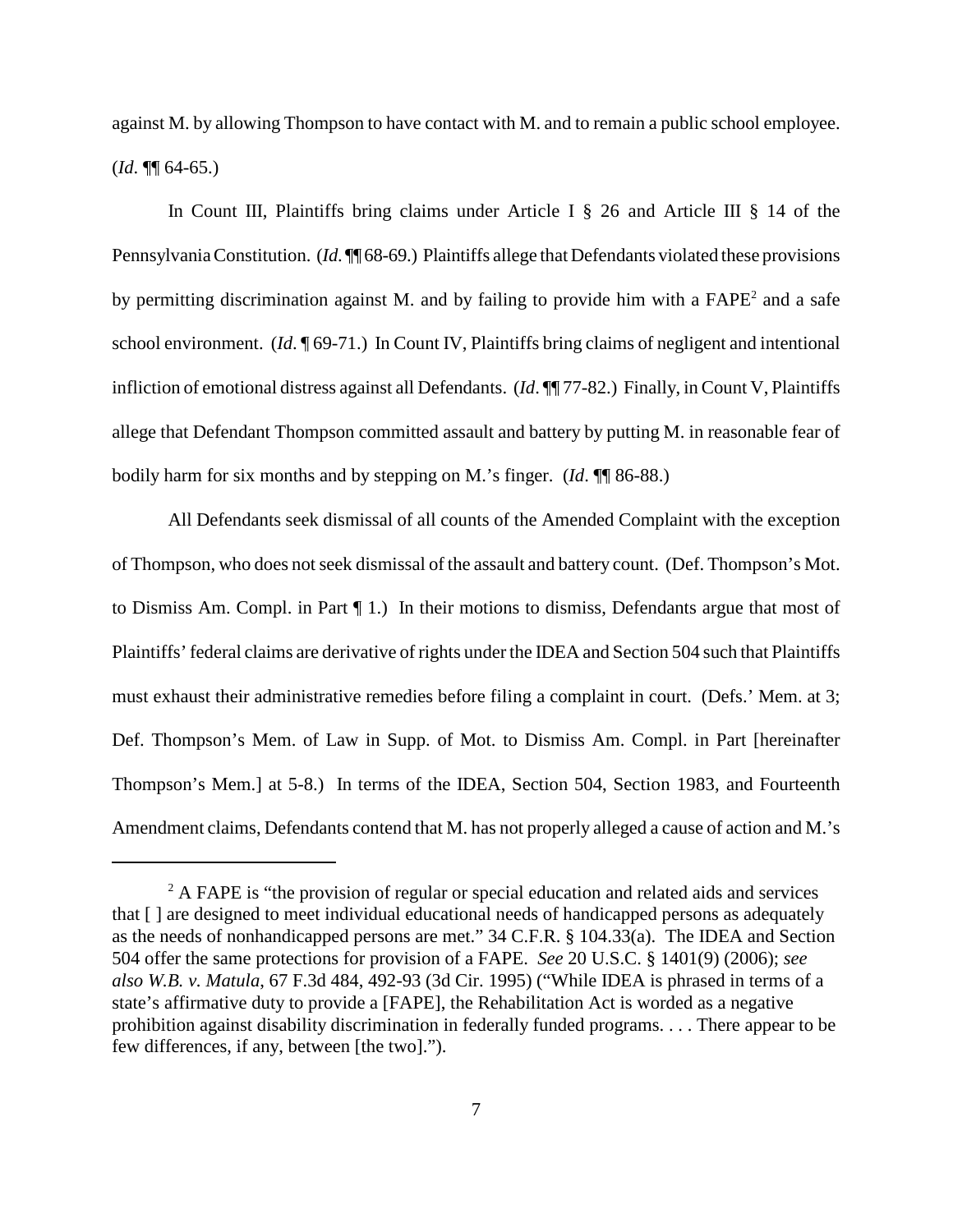parents lack standing. (Defs.' Mem. at 3; Thompson's Mem. 8-15. ) According to Defendants, Plaintiffs also have not alleged facts necessary to establish their tort claims or their claims under the federal and Pennsylvania constitutions. (Defs.' Mem. at 3.)

#### **A. Standing**

To have standing in federal court, a plaintiff must show an injury in fact that can be traced to a defendant's actions. *Valley Forge Christian Coll. v. Am. United for Separation of Church & State*, 454 U.S. 464, 472 (1982) ("Art. III requires the party who invokes the court's authority to 'show that he personally has suffered some actual or threatened injury as a result of the putatively illegal conduct of the defendant.'" (*quoting Simon v. E. Ky. Welfare Rights Org.*, 426 U.S. 26, 38, 41 (1976))). An injury in fact is "an invasion of a legally protected interest which is [ ] concrete and particularized." *Lujan v. Defenders of Wildlife*, 504 U.S. 555, 560 (1992). Also, "the plaintiff generallymust assert his own legal rights and interests, and cannot rest his claim to relief on the legal rights or interests of third parties." *Warth v. Seldin*, 422 U.S. 490, 499 (1975).

The Amended Complaint asserts all federal claims not only on behalf of M. but also individually in J.M. and V.M.'s own right. However, most injuries alleged in the Amended Complaint describe injuries suffered solely by M. (*See* Am. Compl. ¶¶ 54-55, 69-70.) J.M. and V.M.'s alleged injuries relate to their payment of health care providers for treatment of M.'s injuries.3 (*Id*. ¶ 58; Pl.'s Mem. at 7.) First, J.M. and V.M. claim that they paid for M. to see a

<sup>&</sup>lt;sup>3</sup> The Amended Complaint states:

Defendants' conduct against M. has required and will continue to require M.'s parents to expend substantial sums of money for legal fees to defend M. from unlawful discrimination and for medical and psychological care for their son, and for their own care needed to address problems caused by M.'s untenable situation in public school.

<sup>(</sup>Am. Compl. ¶ 58.)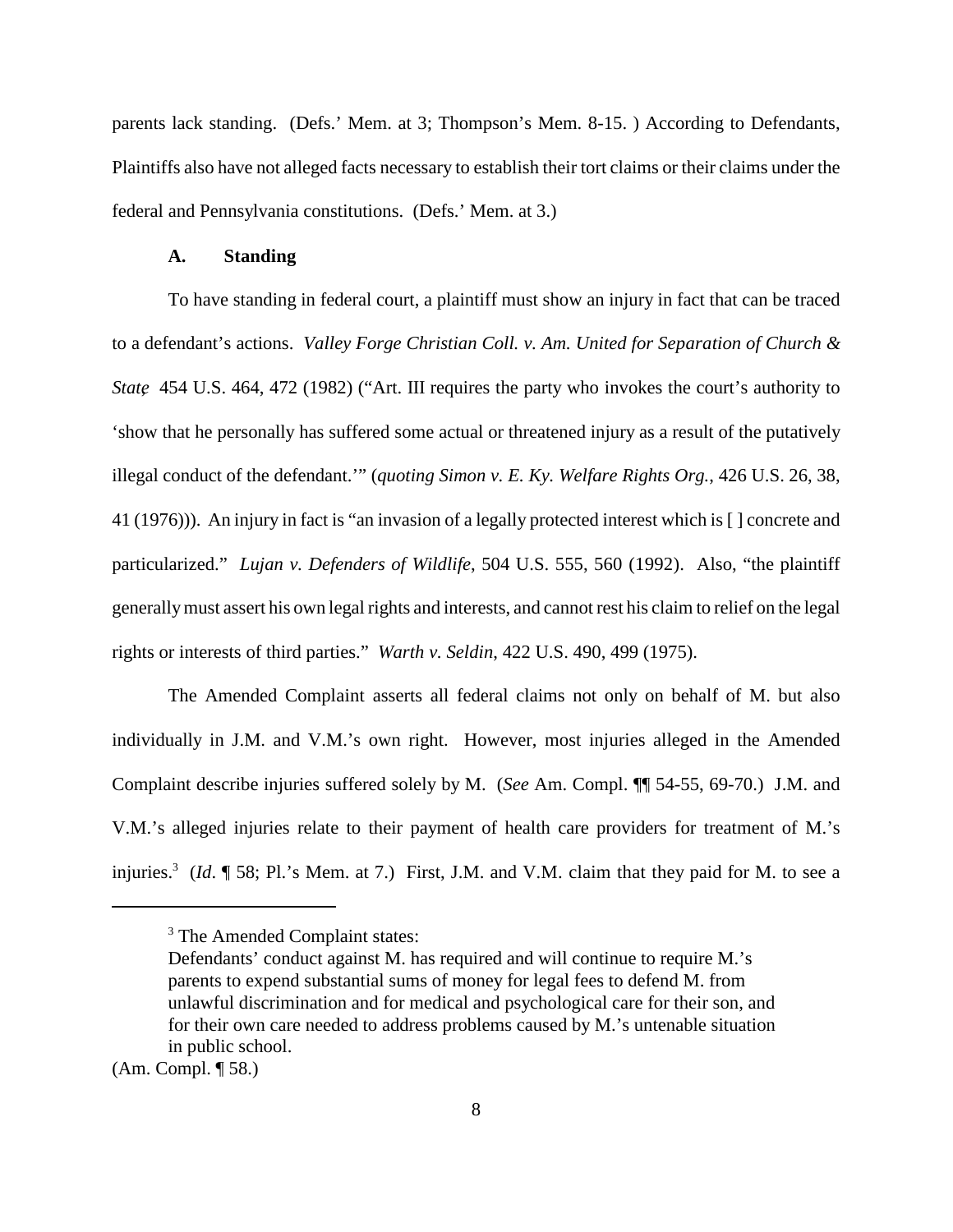pediatric occupational therapist and a pediatric optometrist, and these services should have been provided by the school under M.'s 504 Plan. (Am. Compl. ¶ 13.) Second, J.M. and V.M. paid for M. to see a psychologist, beginning soon after the December 1, 2005 incident of Thompson ridiculing M.'s handwriting. (*Id*. ¶ 18.) Third, J.M. and V.M. paid for their son's treatment resulting from the alleged assaults and battery by Thompson. (*Id*. ¶ 92.) In addition, J.M. and V.M. suffered worry and upset over M.'s school situation, and the assaults and battery on M. resulted in "their own" psychological and emotional devastation and treatment." (*Id*. ¶¶ 24, 36, 92.)

M.'s parents lack standing under the IDEA because that statute does not create substantive rights for parents. *Collinsgru v. Palmyra Bd. of Educ.*, 161 F.3d 225, 233-36 (3d Cir. 1998) (examining language and legislative history of IDEA, case law and policy considerations to reach conclusion that children are real parties in interest and parents do not share joint rights with them under IDEA); *Matthew M. v. Willam Penn Sch. Dist.*, Civ. A. No. 01-7177, 2002 U.S. Dist. LEXIS 10385, at \*12 (E.D. Pa. June 11, 2002) ("[W]hile parents have standing to bring claims on behalf of their child, they do not have standing to sue in their own right under the IDEA."). By analogy, J.M. and V.M. lack standing under Section 504, which prohibits discrimination against individuals with disabilities and provides for the provision of a FAPE for handicapped students.<sup>4</sup> *See* 29 U.S.C. § 794 (2006).

Moreover, J.M. and V.M. do not seek redress for violations of their own rights, but rather they rest their federal claims for relief on M.'s legal rights. In *Beauchamp v. Chichester School*

<sup>&</sup>lt;sup>4</sup> Lack of standing in their own right does not prevent parents from recouping costs for services that should have been provided by the school; the administrative process or a court are able to order parental reimbursement based on a child's IDEA claim. *See Matthew M.*, 2002 U.S. Dist. LEXIS 10385, at \*11 (*citing Florence County Sch. Dist. Four v. Carter*, 510 U.S. 7, 11-12 (1993)).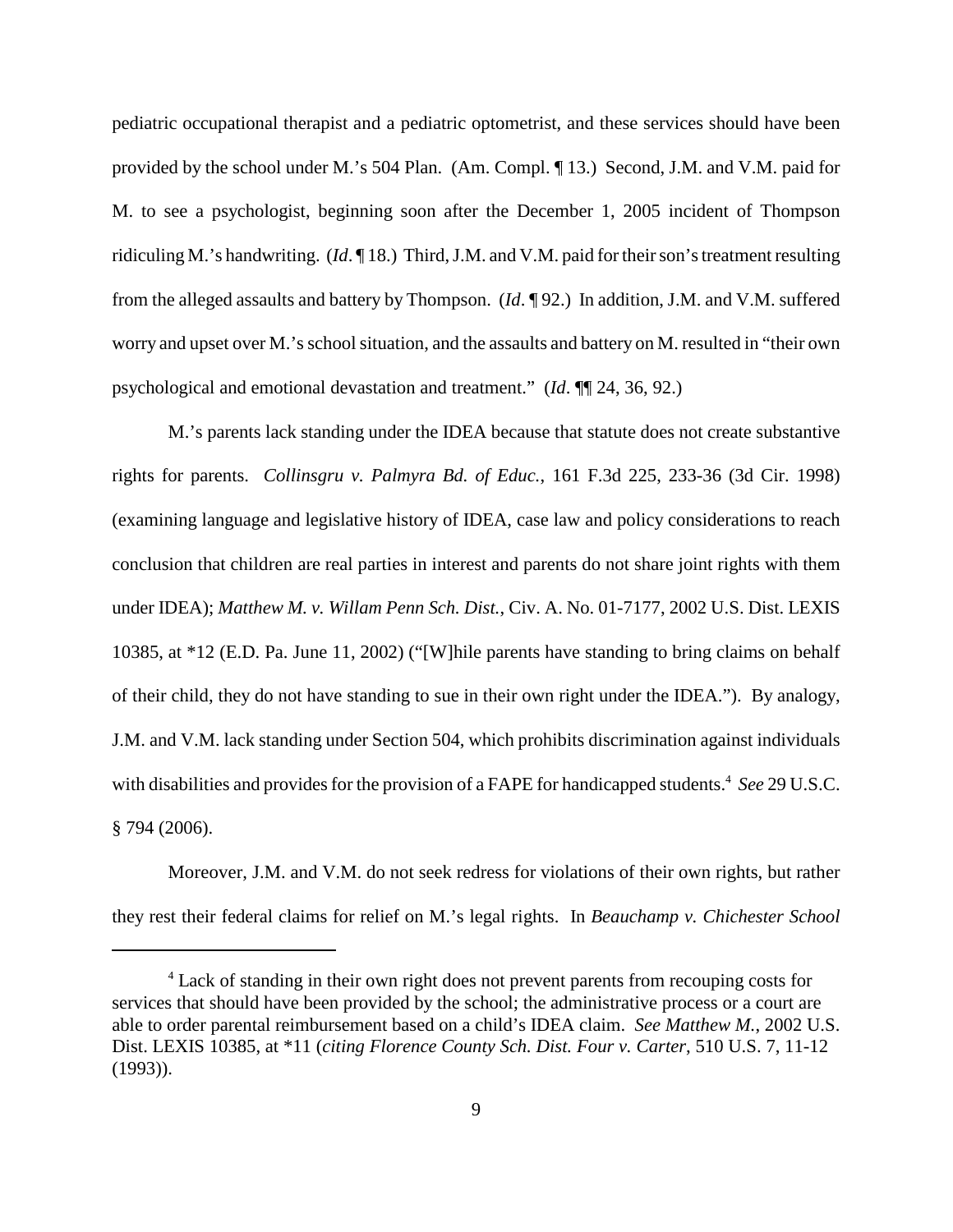*District*, a student, his mother and her husband brought a Section 1983 action against the school district and several of its employees, alleging that the defendants acted with deliberate indifference to the student's constitutional rights by failing to protect him from a peer who attacked him. Civ. A. No. 05-4141, 2005 U.S. Dist. LEXIS 28677, at \*1 (E.D. Pa. Nov. 17, 2005). The court rejected the argument that the student's mother and her husband had standing because they paid the medical bills for treatment of the child's injuries. *Id*. at \*6-\*7. The court concluded that the mother and her husband lacked standing to bring claims in their own right because their claims for relief relied on the legal rights of their son. *Id*. Likewise, J.M. and V.M. lack standing to bring claims in their own right under Section 504, the Fourteenth Amendment, and Section 1983.

For these reasons, the Court dismisses J.M. and V.M.'s individual claims under the IDEA, Section 504, the Fourteenth Amendment and Section 1983.

#### **B. Exhaustion of Administrative Remedies**

The central purpose of the IDEA is to ensure that children with disabilities have a FAPE and that their rights are protected. 20 U.S.C. § 1400(d). In general, a plaintiff must exhaust the state IDEA administrative review process before filing a civil action seeking relief that is available under the IDEA. 20 U.S.C. § 1415(l). The IDEA's administrative exhaustion requirement provides that:

Nothing in this title shall be construed to restrict or limit the rights, procedures, and remedies available under the Constitution, the Americans with Disabilities Act of 1990, title V of the Rehabilitation Act of 1973, or other Federal laws protecting the rights of children with disabilities, except that before the filing of a civil action under such laws seeking relief that is also available under this part, the procedures under subsections (f) and (g) shall be exhausted to the same extent as would be required had the action been brought under this part.

20 U.S.C. § 1415(l). The administrative process utilizes the expertise of local agencies, resolves evidentiary disputes, develops a factual record, and encourages consistency and procedural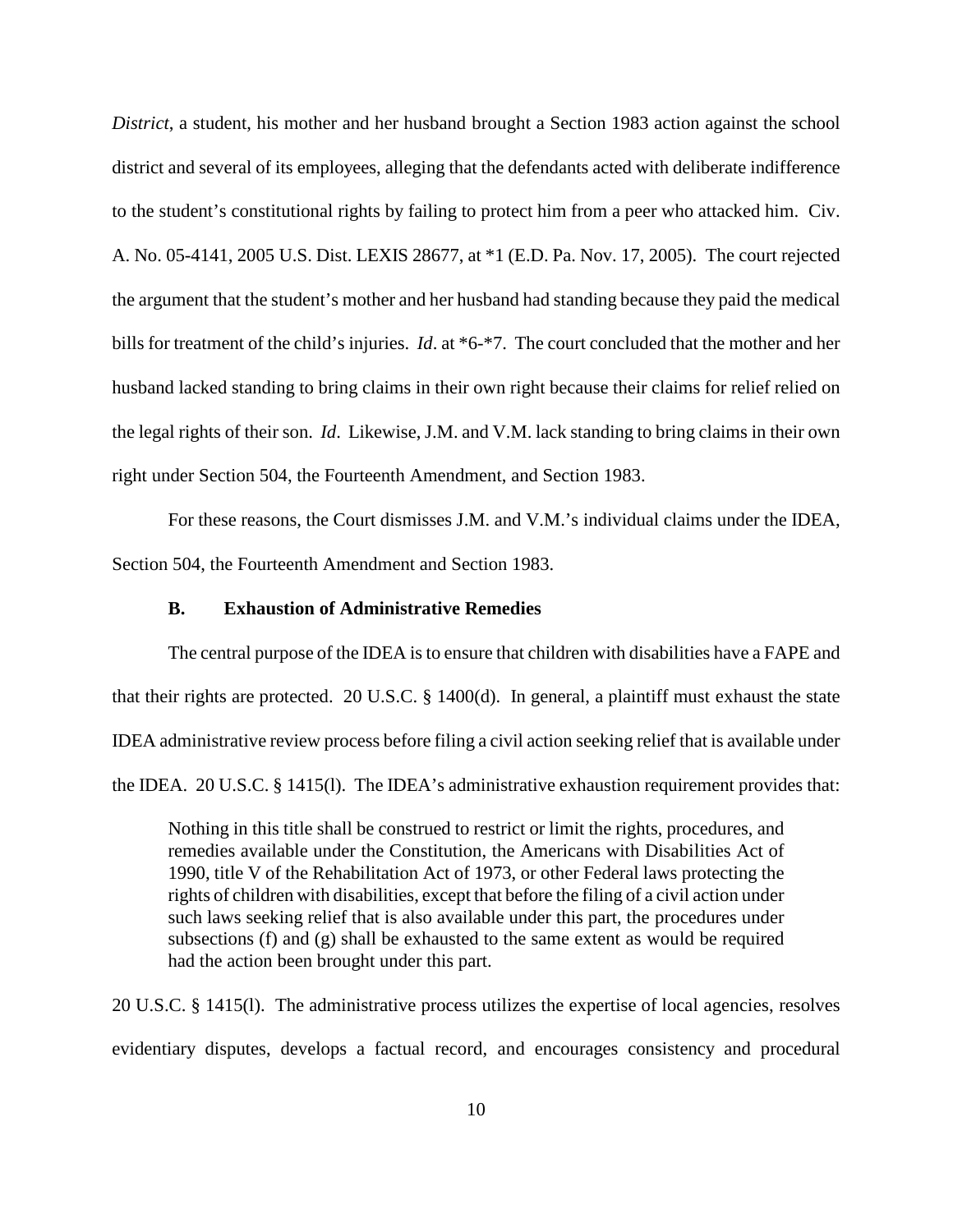efficiency. *Komninos v. Upper Saddle River Bd. of Educ.*, 13 F.3d 775, 779 (3d Cir. 1994) (The IDEA administrative "process offers an opportunity for state and local agencies to exercise discretion and expertise in fields in which they have substantial experience."); *Lester H. v. Gilhool*, 916 F.2d 865, 869 (3d Cir. 1990).

The exhaustion requirement applies to all claims for relief available under the IDEA, even if a claim arises under a different cause of action. *Jeremy H. v. Mount Lebanon Sch. Dist.*, 95 F.3d 272, 281 (3d Cir. 1996). As the Court discusses below, Plaintiffs' federal claims seek relief available under the IDEA. However, exhaustion is excused when the administrative process would be futile or inadequate. *Honig v. Doe*, 484 U.S. 305, 327 (1988); *W.B.*, 67 F.3d at 495. Plaintiffs invoking the futility exception bear the burden of proving that administrative exhaustion would be futile or inadequate. *See Honig*, 484 U.S. at 327.

It is undisputed that Plaintiffs have not utilized Pennsylvania'sIDEA administrative process to redress any of their claims. As justification, Plaintiffs invoke the futility exception and argue that exhaustion is not required for a Section 504 discrimination claim. (Pls.' Answer in Opp'n to Defs.' Mot. to Dismiss  $\P\P$  3, 5.)

#### **C. IDEA Claim**

Plaintiffs' IDEA claim asserts that Defendants caused educational inadequacies and disability discrimination that deprived M. of a FAPE. (Am. Compl. Count I.) These issues fall squarely within the purview of the state administrative review process, which is designed to determine whether a child's needs are being met through provision of a FAPE.<sup>5</sup> *See* 20 U.S.C. § 1415.

 $<sup>5</sup>$  According to the District, M. does not qualify as a student with a disability entitled to</sup> special education under the IDEA. (Defs.' Mem. at 2.) As a child with a disability who does not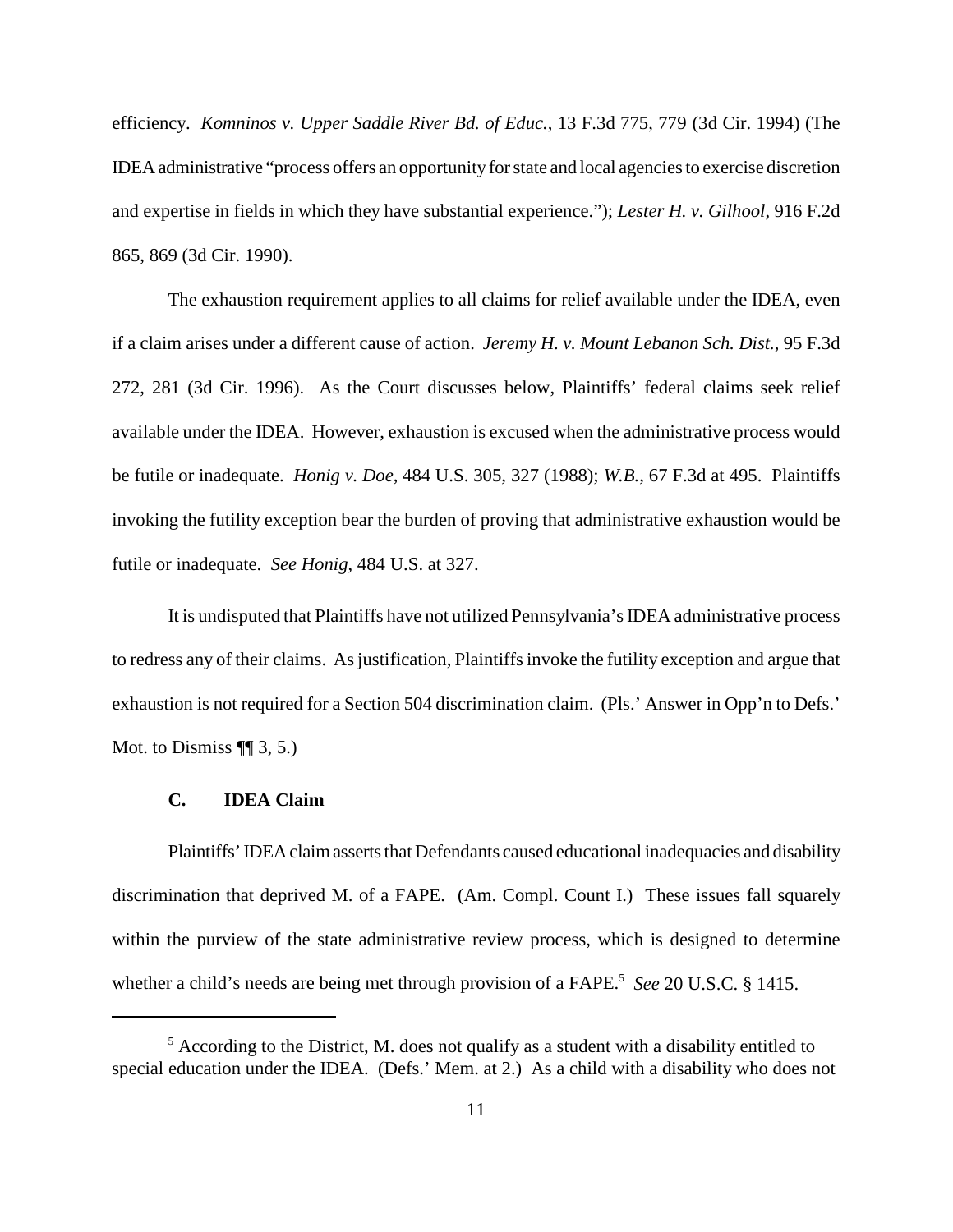Plaintiffs argue that exhaustion of the administrative process would be futile because they participated in one resolution meeting and one Section 504 meeting and because J.M. and V.M.'s other attempts to confer with school administrators resulted in "one empty promise after another." (Pls.' Mem. at 3; Pls.'Answer in Opp'n to Def. Thompson's Mot. to Dismiss ¶¶ 6-7.) The Court rejects this assertion of futility based on past interaction between M.'s parents and some of the Defendants. *See Falzett v. Pocono Mountain Sch. Dist.*,150 F. Supp. 2d 699, 703 (M.D. Pa. 2001) (administrative exhaustion is not futile because parties' past negotiations have failed or because plaintiff believes administrative proceedings will not resolve dispute). The limited past interaction between the parties does not indicate that evaluation by independent hearing officers would be futile.

Plaintiffs also contend that exhaustion would be futile because theyseek relief, compensatory damages, that the administrative process cannot grant. (*Id*. at 4.) Plaintiffs rely in part on *W.B. v. Matula* in which the Third Circuit did not require plaintiffs who sought only compensatory damages to exhaust the administrative process. *W.B.*, 67 F.3d at 496. *W.B.* differs from the case at hand in several important respects. For example, the W.B. plaintiffs had undergone "extensive administrative" proceedings," which included four administrative due process hearings, prior to seeking judicial relief. *Id.* at 488-90. Furthermore, the factual record in W.B. was fully developed because the child's classification and placement had been resolved through numerous proceedings before an

require special education, M. is protected under Section 504 but is not entitled to protections under the IDEA. *See Molly L. v. Lower Merion Sch. Dist.*, 194 F. Supp. 2d 422, 427 (E.D. Pa. 2002); 20 U.S.C. § 1401(3) (defining child with disability). Although the Amended Complaint does not explicitly challenge the District's determination, for the purposes of this motion, the Court assumes that Plaintiffs challenge M.'s classification under the IDEA and that, therefore, M. has standing to bring an IDEA claim. Such a challenge is unmistakably within the province of the IDEA administrative process. *See* 20 U.S.C. 1415(b)(6), (f)(1)(A).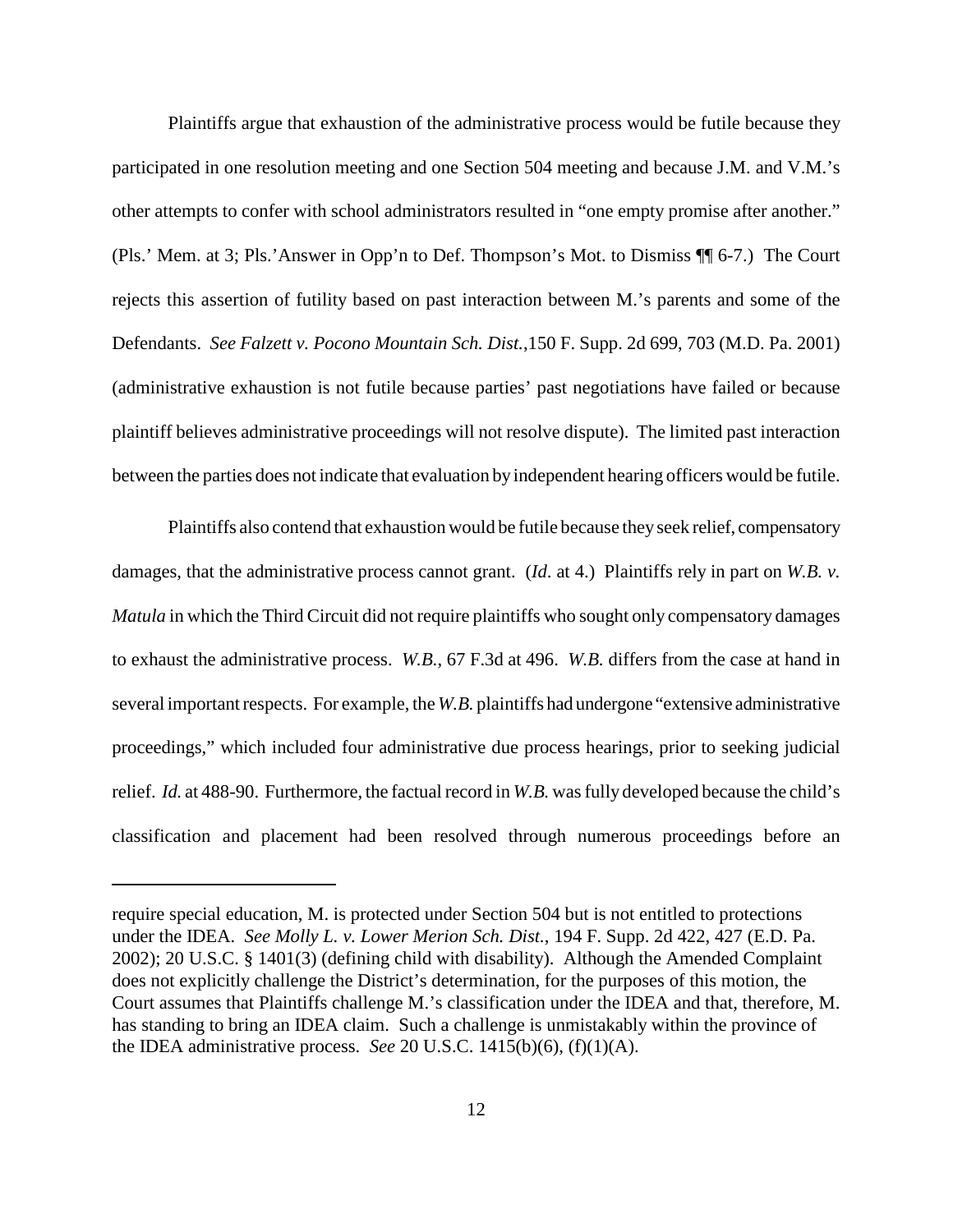administrative law judge. *Id*. at 496. In fact, all substantive issues had been resolved, and a binding settlement agreement was in place. *Id*. Damages were therefore the sole issue to be addressed by a court, and the administrative process would have been unable to provide plaintiffs any relief. *Id*.

Here, Plaintiffs seek equitable relief in addition to damages, many issues beyond damages require resolution, and no factual record has been developed. In addition to compensatory and punitive damages, Plaintiffs seek injunctive relief, which is available through the administrative process. M.'s IDEA claim raises substantive issues other than damages, including the adequacy of his 504 Plan, the safety of his school environment and his classification under the IDEA. Moreover, a court would greatly benefit from the educational expertise that the state administrative process will bring to this case. *See Falzett*, 150 F. Supp. 2d at 704-705 (M.D. Pa. 2001) ("Federal courts, which are generalists with no expertise in the educational needs of handicapped children, are given the benefit of expert fact finding by a state agency devoted to this very purpose." (*quoting Crocker v. Tenn. Secondary Sch. Athletic Ass'n*, 873 F.2d 933, 935 (6th Cir. 1989))). For these reasons, this case is distinguishable from *W.B.*, and administrative exhaustion is required. *See Hesling v. Avon Grove Sch. Dist.*, 428 F. Supp. 2d 262, 274 (E.D. Pa. 2006) (*W.B.*'s holding excusing exhaustion not controlling when part of relief sought, declaratory relief under IDEA, is available through administrative process); *Falzett*,150 F. Supp. 2d at 704-705 (distinguishing *W.B.* because there had been no administrative proceedings, substantive issues remained unresolved and plaintiffs sought relief available through administrative process, tuition reimbursement, in addition to compensatory damages). Accordingly, the Court dismisses Plaintiffs' IDEA claim and related Section 1983 claim without prejudice for failure to exhaust administrative remedies.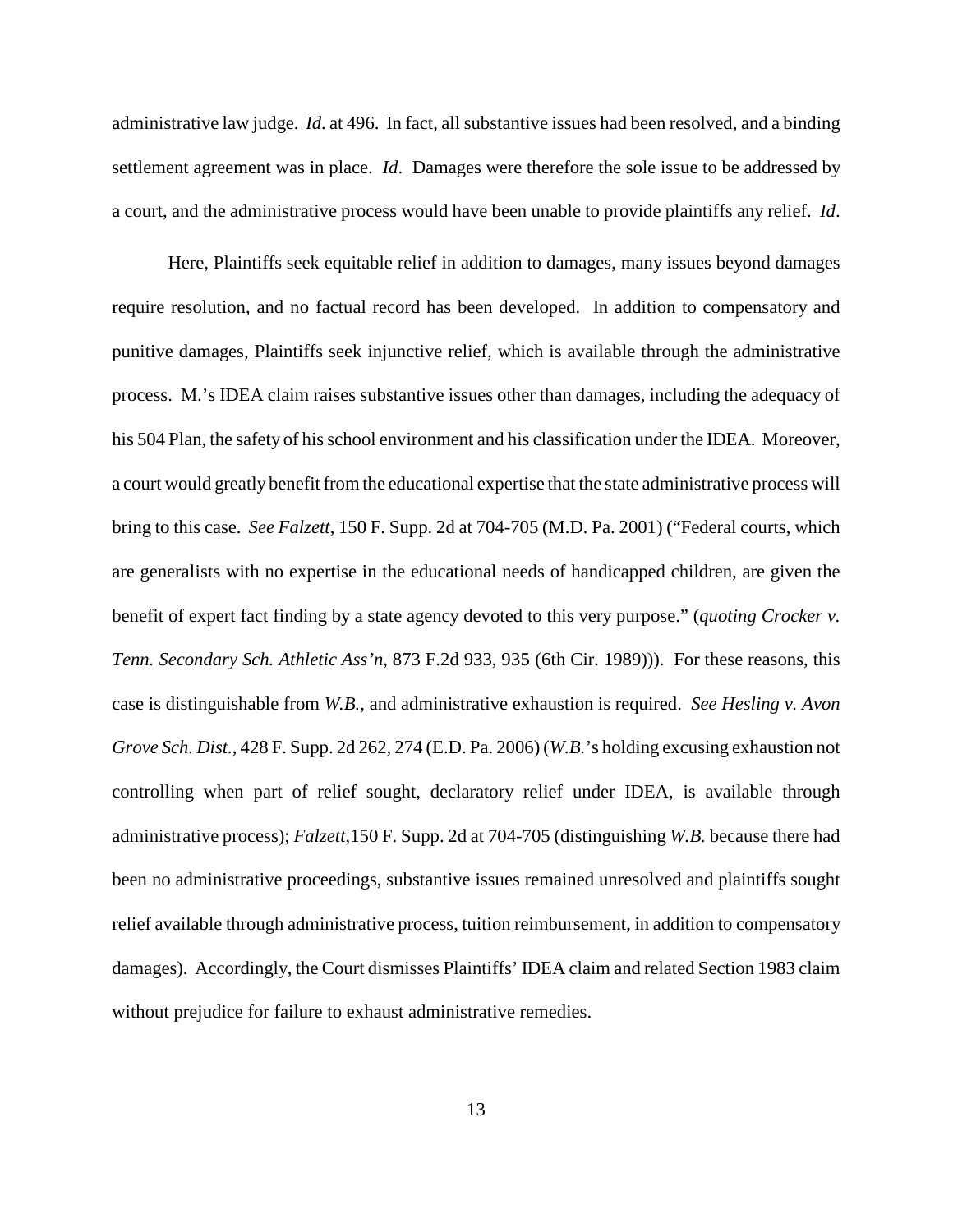#### **D. Section 504 Claim**

Plaintiffs' Section 504 discrimination claim requires administrative exhaustion if it seeks relief that is also available under the IDEA. 20 U.S.C. § 1415(l). The availability of IDEA relief for the Section 504 discrimination claim is underscored by the fact that Plaintiffs bring discrimination disability claims against Defendants under both the IDEA and Section 504. S*ee W.L.G. v. Houston County Bd. of Educ.*, 957 F. Supp. 1317, 1328 (M.D. Ala. 1997) (Section 504 claims that are identical to claims alleged under IDEA must exhaust administrative remedies).

Plaintiffs' Section 504 claim requires exhaustion because the IDEA administrative process offers potential relief for the injuries that M. allegedly suffered as a result of Defendants' discrimination. The Amended Complaint describes some of M.'s injuries as follows:

As a direct and proximate result of all defendants' illegal conduct in permitting M. to be unfairly evaluated, punished, ridiculed and assaulted, he suffers severe mental and physical anxiety, fear, retaliation, mental anguish, loss of appetite, intimidation, depression, public humiliation atschool, and disgrace among his peers because of his handicap.

(Am. Compl. ¶ 55.) Plaintiffs assert that Defendants' discrimination has led M. to require a psychologist. (*Id*. ¶¶ 18, 58.) Services available under the IDEA include psychological counseling for students and parents that is provided by qualified social workers, psychologists, and guidance counselors. 20 U.S.C. § 1401 (26)(A); 34 C.F.R. 300.14. Thus, through the IDEA administrative process the District could be required to provide M. with psychological counseling services. *See Charlie F.*, 98 F.3d at 992-93. Also, the administrative process could provide injunctive relief to address the allegations that the District has denied M. the same educational opportunities it provides to non-handicapped students.

Furthermore, Plaintiffs' Section 504 claim is within the ambit of the IDEA administrative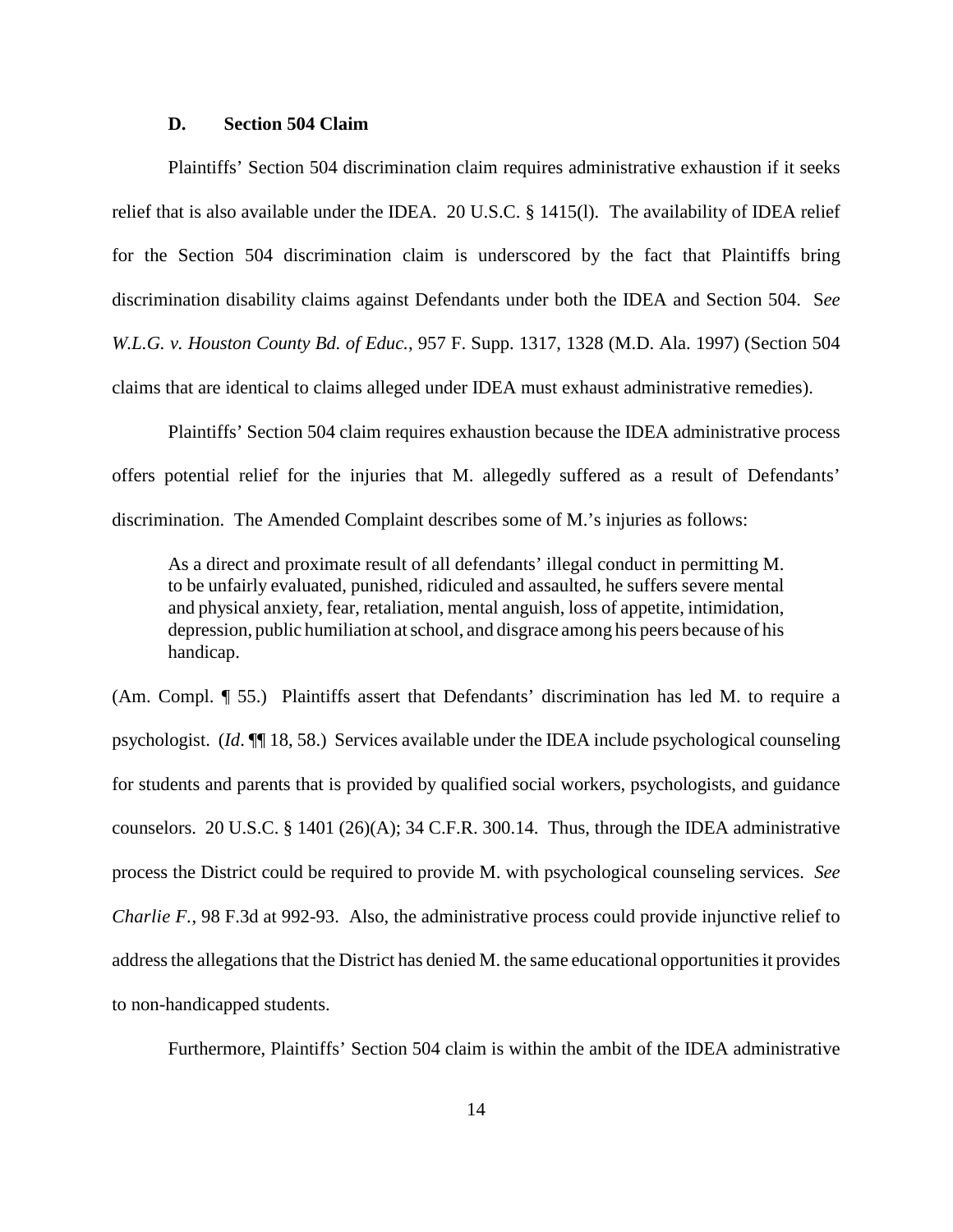process because Plaintiffs assert that Defendants' discrimination, based on M.'s handicap, interfered with his education and led to the denial of a FAPE. *See S.S. v. E. Ky. Univ.*, 307 F. Supp. 2d 853 (E.D. Ky. 2004) (dismissing Section 504 and ADA claims, among other claims, for lack of administrative exhaustion because claims related to FAPE where school allegedly failed to protect disabled student from abuse and harassment by peers); *Kubistal v. Hirsch*, Civ. A. No. 98-3838, 1999 U.S. Dist. LEXIS 1613 (N.D. Ill. Feb. 9, 1999) (dismissing student's disability discrimination claim under ADA because it related to FAPE where teacher called student "butthead" and otherwise ridiculed him over semester, causing the student depression). In fact, when faced with students' disability discrimination claims based on abuse by school employees, many courts have required administrative exhaustion because the claims related to the denial of a FAPE. *See, e.g.*, *Charlie F. v. Bd. of Educ. of Skokie Sch. Dist.*, 98 F.3d 989 (7th Cir. 1996); *Bowden v. Dever,* Civ. A. No. 00- 12308, 2002 U.S. Dist. LEXIS 5203 (D. Mass. Mar. 20, 2002); *Kubistal v. Hirsch*, 1999 U.S. Dist. LEXIS 1613.

In *Charlie F. v. Board of Education of Skokie School District*, a fourth grade student, who suffered from attention deficit disorder and panic attacks, brought Section 504, the Americans with Disabilities Act ("ADA"), and federal civil rights claims. 98 F.3d at 990. The student sought compensatory damages, alleging that the school district and its employees discriminated against him because a teacher held "gripe sessions" about him with his classmates. *Id*. The "gripe sessions" led to "humiliation, fistfights, mistrust, loss of confidence and self-esteem, and disruption of Charlie's educational progress." *Id*. The court determined that the allegations "have both an educational source and an adverse educational consequence." *Id*. at 993. The court dismissed the action for failure to exhaust administrative remedies, stating: "Both the genesis and the manifestations of the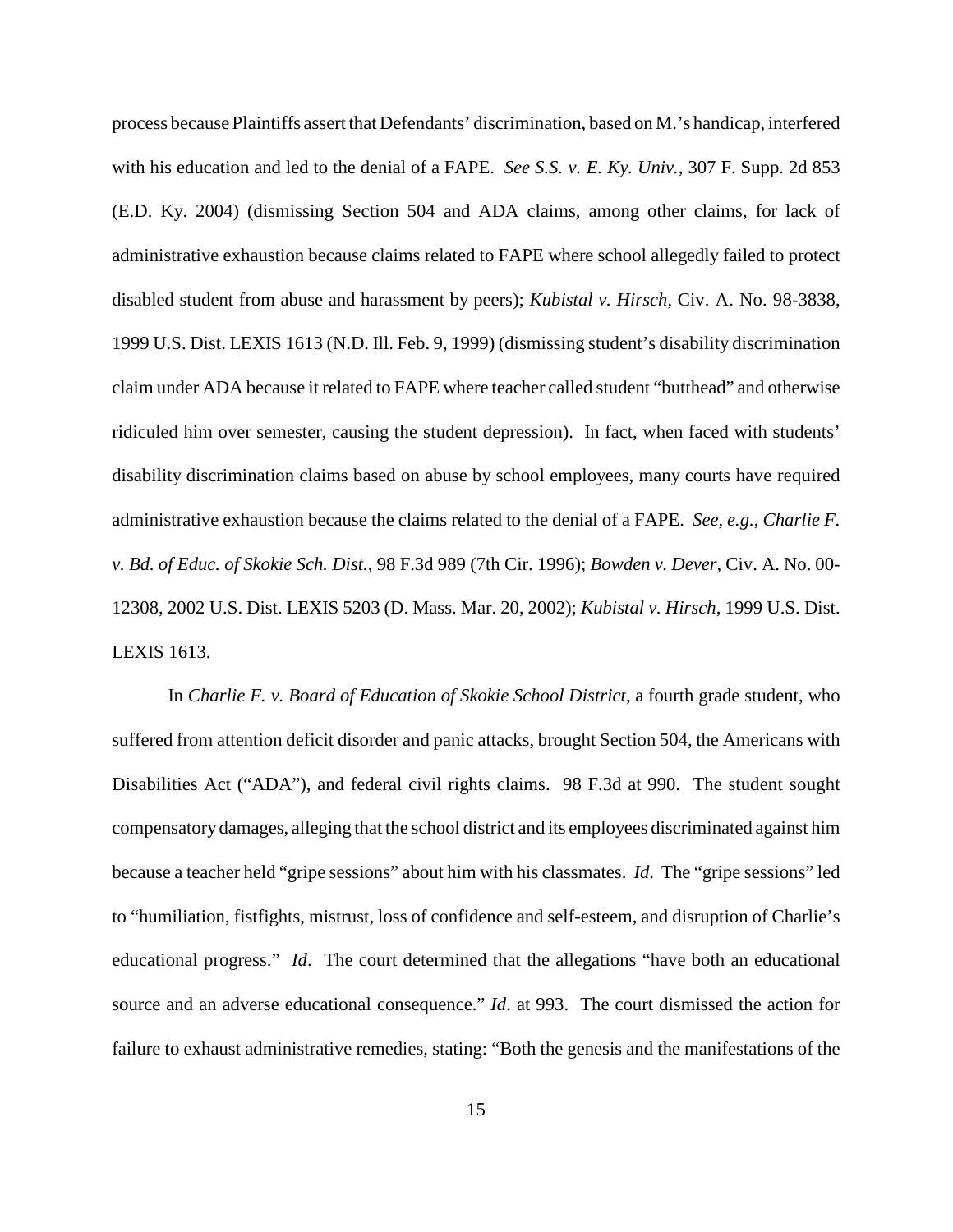problem are educational; the IDEA offers comprehensive educational solutions; we conclude, therefore, that at least in principle relief is available under the IDEA." *Id*.

In *Bowden v. Dever*, two autistic students alleged psychological and physical abuse by their teachers and aides, and they brought claims under Section 504, the ADA, the Fourteenth Amendment, and Section 1983. 2002 U.S. Dist. LEXIS 5203, at \*1-\*3. The students alleged that the abuse denied them the benefits of an education and an equal educational opportunity. *Id*. at \*11- \*12. They argued that claims of physical abuse were not subject to administrative exhaustion because they are non-educational claims. *Id*. at \*12. The court disagreed because "a school's treatment of a student's disability will necessarily encompass both educational and non-educational services . . . and it may be impossible to distinguish them completely." *Id*. at \*13. The court dismissed the students' Section 504 and ADA discrimination claims for failure to exhaust because "any aspect of the school's treatment that interferes with the provision of a [FAPE] is within the scope of the IDEA's administrative procedures." *Id*. at \*14.

In this case, the Amended Complaint states: "Defendants failed to provide M. with a [FAPE] by failing to provide a safe school environment where he would not be bullied, humiliated, assaulted, intimidated, and ridiculed by a rogue teacher protected by the school district." (Am. Comp. ¶ 53.) Plaintiffs allege the disability discrimination caused M. educational injury:

Defendants' conduct caused M. and his parents to suffer loss of educational benefit for M. and his enjoyment of school social events, a disruption in his academic instruction, a delay in academic services, a negative impact for services for visual, motor and other impairments, and a denial of a [FAPE]. Defendants' conduct caused M. further harm by aiding and perpetuating discriminatory treatment and negating services by independent professionals, and by delaying and denying academic services and excluding M. from school.

(*Id*. ¶¶ 56-57; *see also id*. ¶¶ 26, 66.) These allegations make it apparent that the Section 504 claim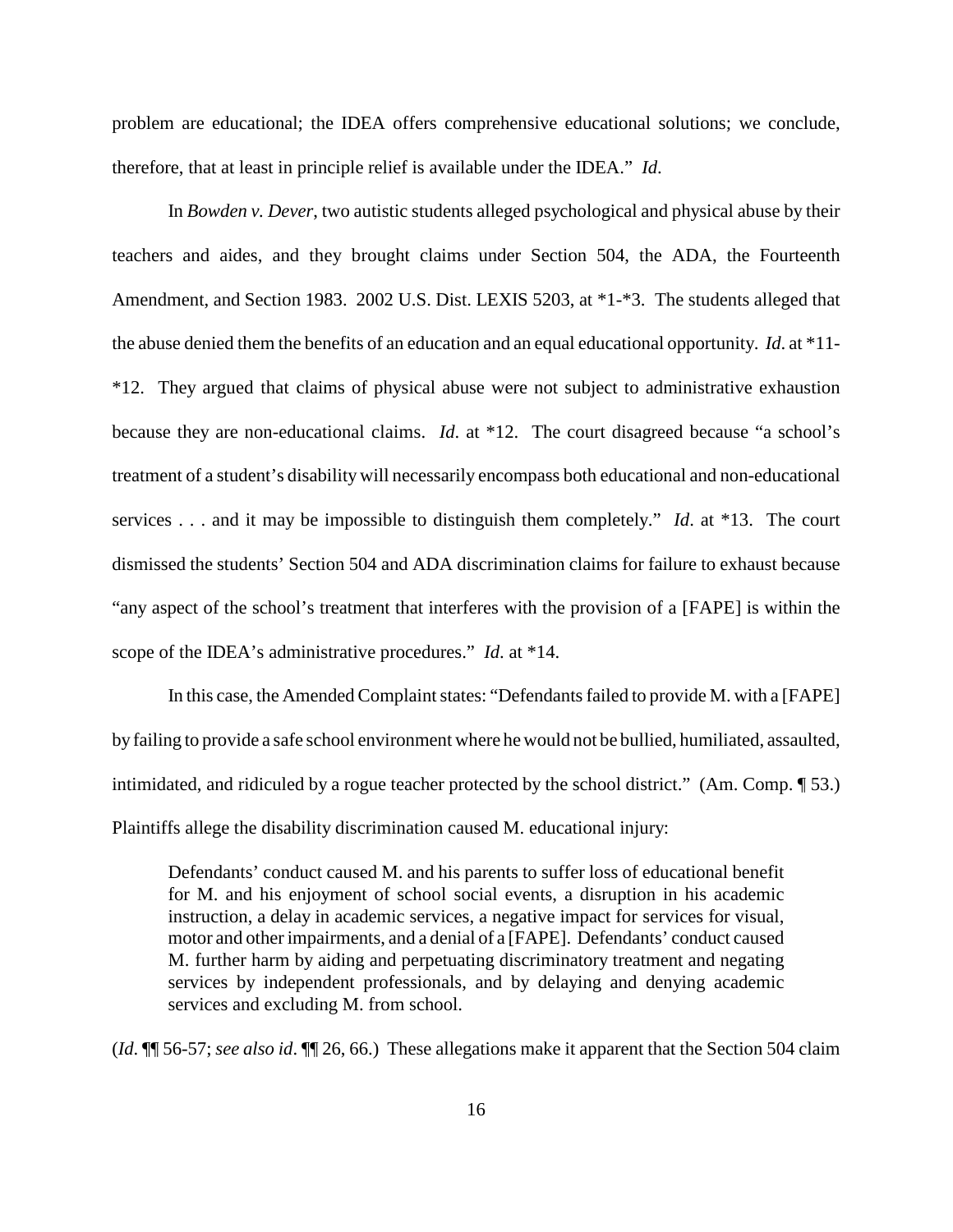requires administrative exhaustion because they emphasize the educational impact of the discrimination and allege denial of a FAPE.

Arguing that they do not need to exhaust administrative remedies for their Section 504 claim, Plaintiffs rely on *M.P. v. Independent School District No. 721*, 326 F.3d 975 (8th Cir. 2003). (Pls.' Mem. of Law in Opp'n to Def. Thompson's Mot. to Dismiss at 4-6.) In *M.P.*, the Eighth Circuit held that disputed facts regarding the school district's failure to address disability-based harassment precluded summary judgment on M.P.'s Section 504 claim. But Plaintiffs neglect to cite to the Eighth Circuit's subsequent decision in that case, *M.P. v. Independent School District No. 721*, 439 F.3d 865 (8th Cir. 2006) ("*M.P. II*"). In *M.P. II*, the Eighth Circuit overturned the district court's enforcement of administrative exhaustion for the Section 504 claim, concluding that "[t]he School District's alleged failure to protect M.P. from unlawful discrimination on the basis of his disability is a claim wholly unrelated to . . . [FAPE] decisions. We therefore hold that M.P. has a right of action for damages under Section 504." *Id*. at 868. In contrast to *M.P.* II, Plaintiffs' allegations of discrimination are related to a FAPE, and therefore their Section 504 claim must be exhausted administratively.

The Court also rejects Plaintiffs' argument that  $22$  P A CODE 15.10 permits them to avoid administrative exhaustion. (Pls.' Answer in Opp'n to Defs.' Mot. to Dismiss ¶ 3; Pl.'s Mem. at 12.) That provision of the code does not distinguish between discrimination claims that entail educational injury for which relief is available under the IDEA and discrimination claims that are outside the realm of the IDEA. *See* 22 PA CODE 15.10 (2006) ("A student filing a claim of discrimination need not exhaust the procedures in this chapter prior to initiating a court action under Section 504."). Yet, Plaintiffs' Section 504 claim alleges deprivation of educational opportunities and denial of a FAPE,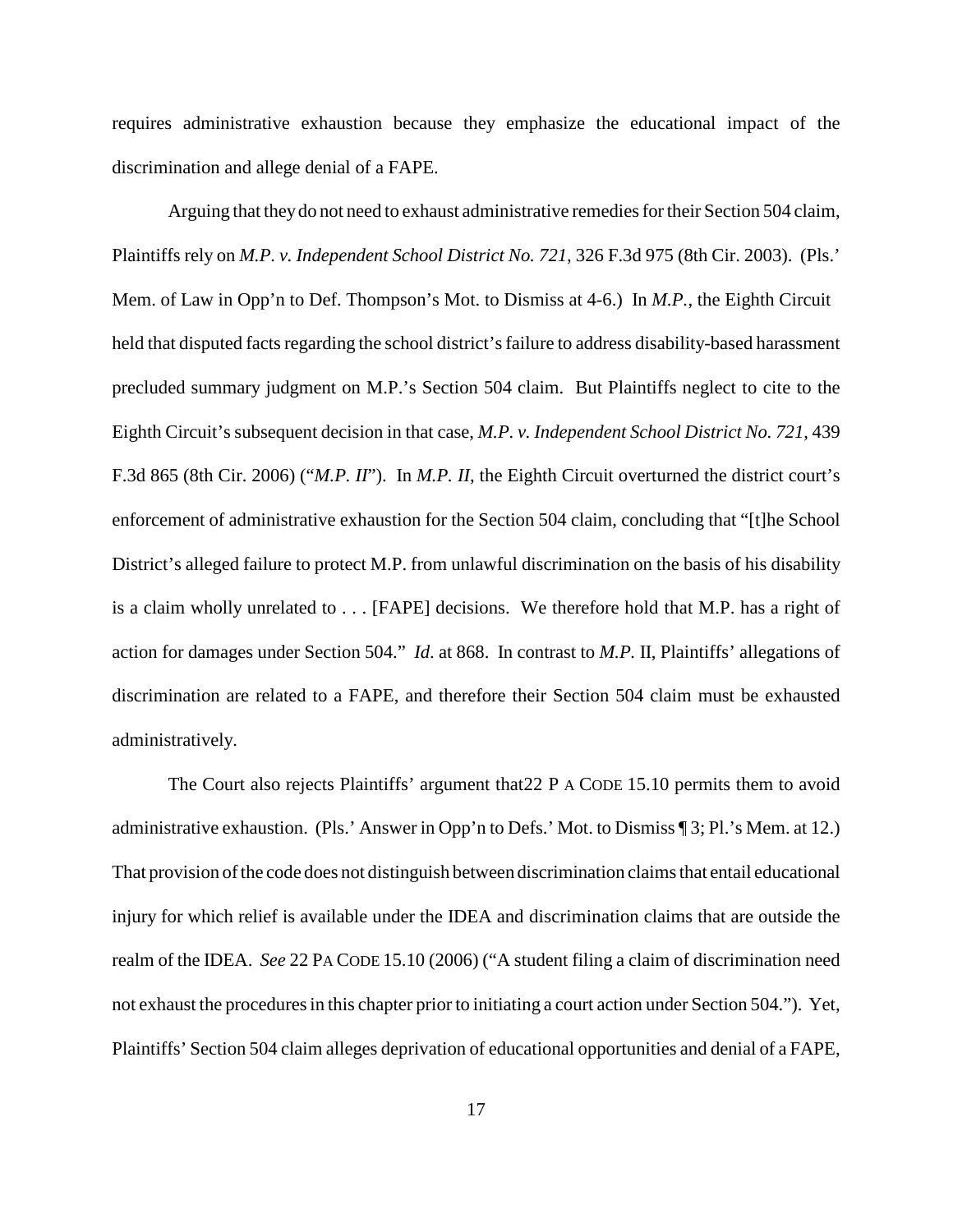which can be redressed, at least in part, through the IDEA administrative process.

Furthermore, if the Court were to adopt Plaintiffs' interpretation of 22 PA CODE 15.10 as a directive that no Section 504 discrimination claim requires administrative exhaustion, then such a directive is preempted by the IDEA's administrative exhaustion requirement. *See St. Thomas-St. John Hotel & Tourism Assoc., Inc. v. Virgin Islands*, 218 F.3d 232, 238 (3d Cir. 2000) (Conflict preemption "arises when a state law makes it impossible to comply with both state and federal law or when the state law 'stands as an obstacle to the accomplishment and execution ofthe full purposes and objectives of Congress.'" (*quoting Hines v. Davidowitz*, 312 U.S. 52, 67 (1941))).

For these reasons, the Court dismisses Plaintiffs' Section 504 claim without prejudice for failure to exhaust administrative remedies.

#### **E. Equal Protection Claim**

The Equal Protection Clause requires that the law treat similarly situated people alike. U.S. CONST. amend. XIV, § 1; *Cleburne v. Cleburne Living Ctr.*, 473 U.S. 432, 439 (1985). Plaintiffs assert that an equal protection violation resulted from Defendants' discrimination against M. based on handicap, which denied him an equal educational experience. (Am. Compl. Count I; Pls.' Answer to Defs.' Mot. to Dismiss ¶¶ 10-12.) Plaintiffs' equal protection claim is based on the same allegations of disability discrimination used to support their IDEA claim. (Am. Compl. Count I.) Thus, the findings of educational professionals who review Plaintiffs' IDEA and Section 504 claims during the administrative process will be of great relevance and assistance to the adjudication of Plaintiffs' equal protection claim, but such adjudication must await administrative exhaustion. This is because Plaintiffs' equal protection claim is the same as Plaintiffs' IDEA and Section 504 claims that allege disability discrimination and FAPE denial. *See W.L.G.*, 957 F. Supp. 1317, 1329 (equal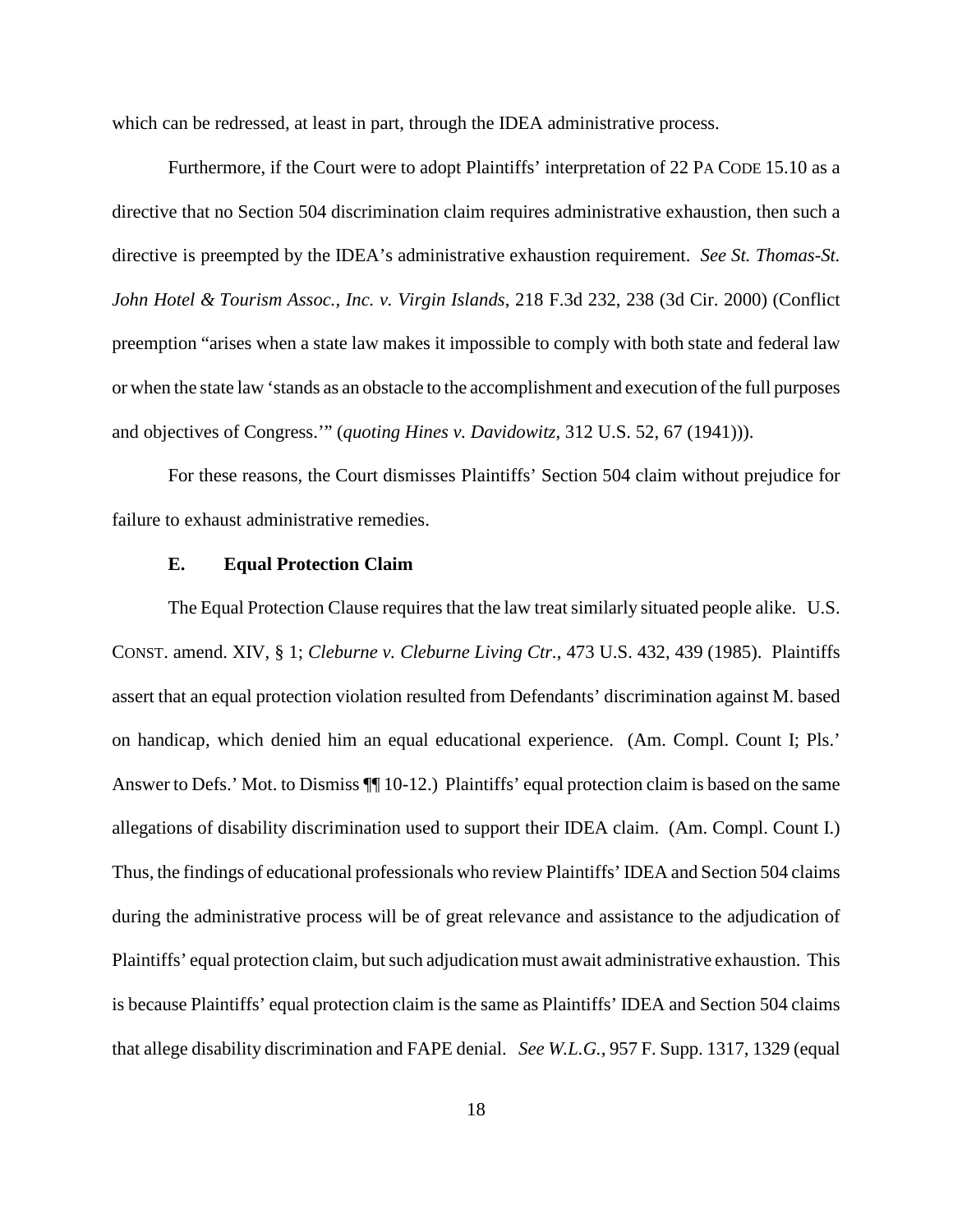protection claim related to failure to provide FAPE is subject to administrative exhaustion). Accordingly, theCourt dismisses Plaintiffs' equal protection claim brought pursuant to Section 1983 without prejudice for failure to exhaust administrative remedies. *See, e.g.*, *Charlie F.*, 98 F.3d 989 (dismissing disabled student's federal equal protection claim for failure to exhaust IDEA administrative process); *S.S.*, 307 F. Supp. 2d 853 (same); *Franklin v. Frid*, 7 F. Supp. 2d 920 (W.D. Mich. 1998) (same); *W.L.G.*, 957 F. Supp. 1317 (same).

### **F. Due Process Claims**

#### 1. *Procedural Due Process*

The procedural component of the Due Process Clause requires that constitutionally adequate procedures be provided if the state deprives an individual of certain substantive rights. U.S. CONST. amend. XIV, § 1; *Cleveland Bd. of Educ. v. Loudermill*, 470 U.S. 532, 541 (U.S. 1985). Plaintiffs identify the basis for their procedural due process claim as a property interest in M.'s Section 504 Plan. (Pls.' Mem. at 12.) Yet, Plaintiffs have not alleged procedural inadequacies to support a procedural due process claim, nor have they requested an administrative due process hearing. The Court dismisses Plaintiffs' procedural due process claim without prejudice, and Plaintiffs may bring such a claim in court once they have invoked the due processthat the IDEA's procedural mechanism offers. *See Charlie F.*, 98 F.3d 989 (dismissing disabled student's federal procedural due process claim for failure to exhaust IDEA administrative process); *W.L.G.*, 957 F. Supp. 1317 (same).

#### 2. *Substantive Due Process*

The substantive component of the Due Process Clause protects individual liberty and property interests from state conduct that is "arbitrary, or conscience shocking, in a constitutional sense." *County of Sacramento v. Lewis*, 523 U.S. 833, 847 (1998); *Nicholas v. Penn. State Univ.*,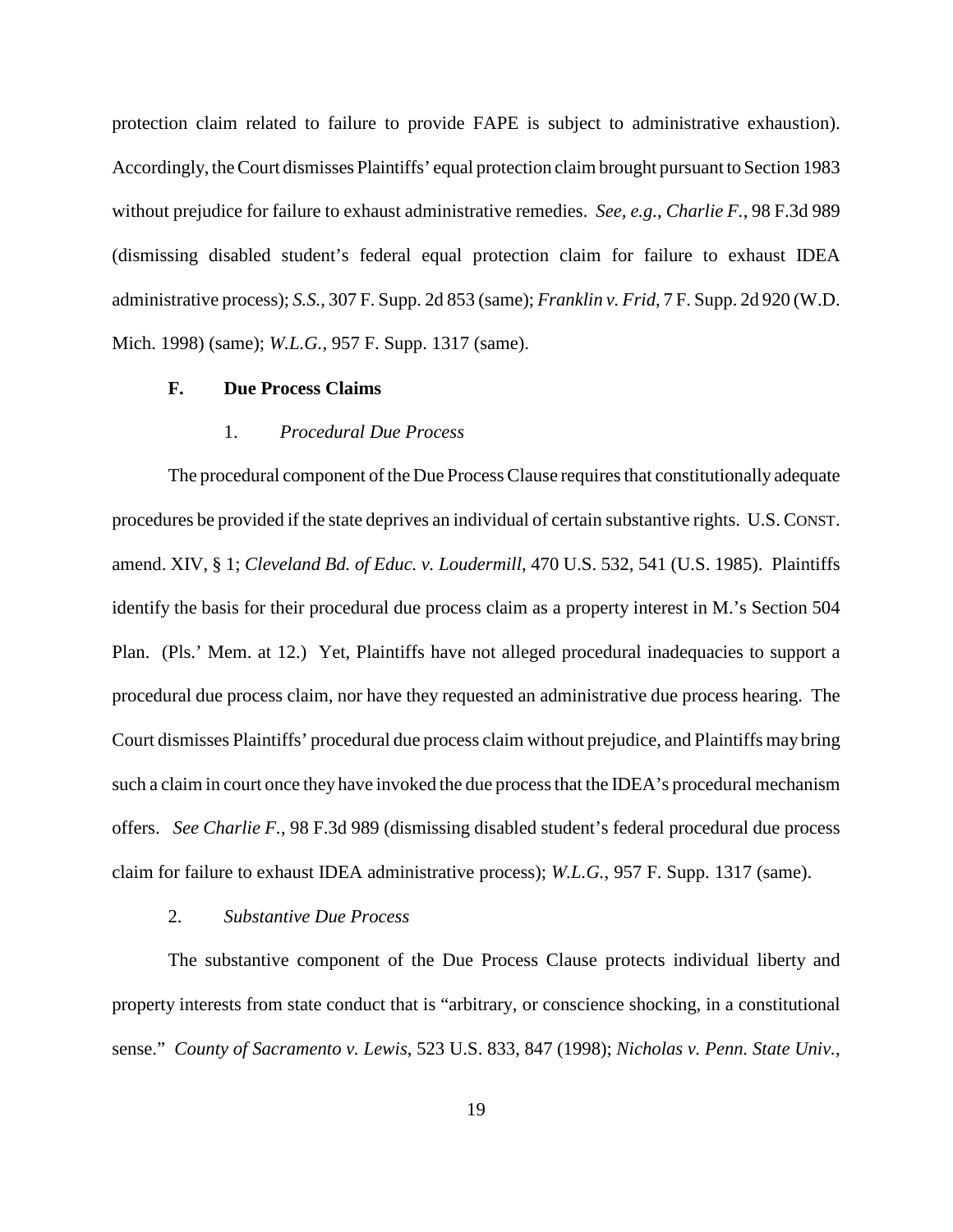227 F.3d 133, 139 (3d Cir. 2000). Plaintiffs' substantive due process claims appear to arise from: (1) Defendants'failure to provide a FAPE and implement M.'s 504 Plan; and (2) Defendants' failure to protect M. from bodily harm. (Am. Compl. ¶¶ 50, 53, 55-56; Pls.' Mem. at 12.) Administrative exhaustion would be futile for these claims, as they fail to state a claim upon which relief can be granted.

The denial of a FAPE and failure to implement a 504 Plan do not give rise to a substantive due process violation because the substantive component of the Due ProcessClause does not protect educational interests. *See San Antonio Indep. Sch. Dist. v. Rodriguez*, 411 U.S. 1, 33-38 (1973) (education not fundamental right or liberty); *Nicholas*, 227 F.3d at141 (3d Cir. 2000) ("[A] property interest must be constitutionally 'fundamental' in order to implicate substantive due process."); *see also Kevin M.*, 2002 U.S. Dist. LEXIS 22509, at \*23-\*24 (dismissing student's substantive due process claims based on denial of FAPE). Accordingly, Plaintiffs' substantive due process claim based on M.'s educational interests are dismissed for failure to identify a property interest that is protected by the Due Process Clause. *See Nicholas*, 227 F.3d at 139-140 (due process-protected property interest is threshold element plaintiff must establish for non-legislative substantive due process claim).

Plaintiffs also claim that Thompson's misconduct toward M. violated his substantive due process right to bodily integrity. The harmful interactions that are alleged to have occurred between Thompson and M. include one incident of negative comments about M.'s handwriting, which led M. to seek psychological counseling, and several incidents of staring and intimidation. (Am. Compl.) ¶¶ 15, 18, 21, 25, 30, 32, 44.) These interactions caused M. to cry and to feel humiliated and unsafe at school. (*Id*. ¶¶ 16, 21, 26, 30, 44, 55.) Thompson is also alleged to have deliberately stepped on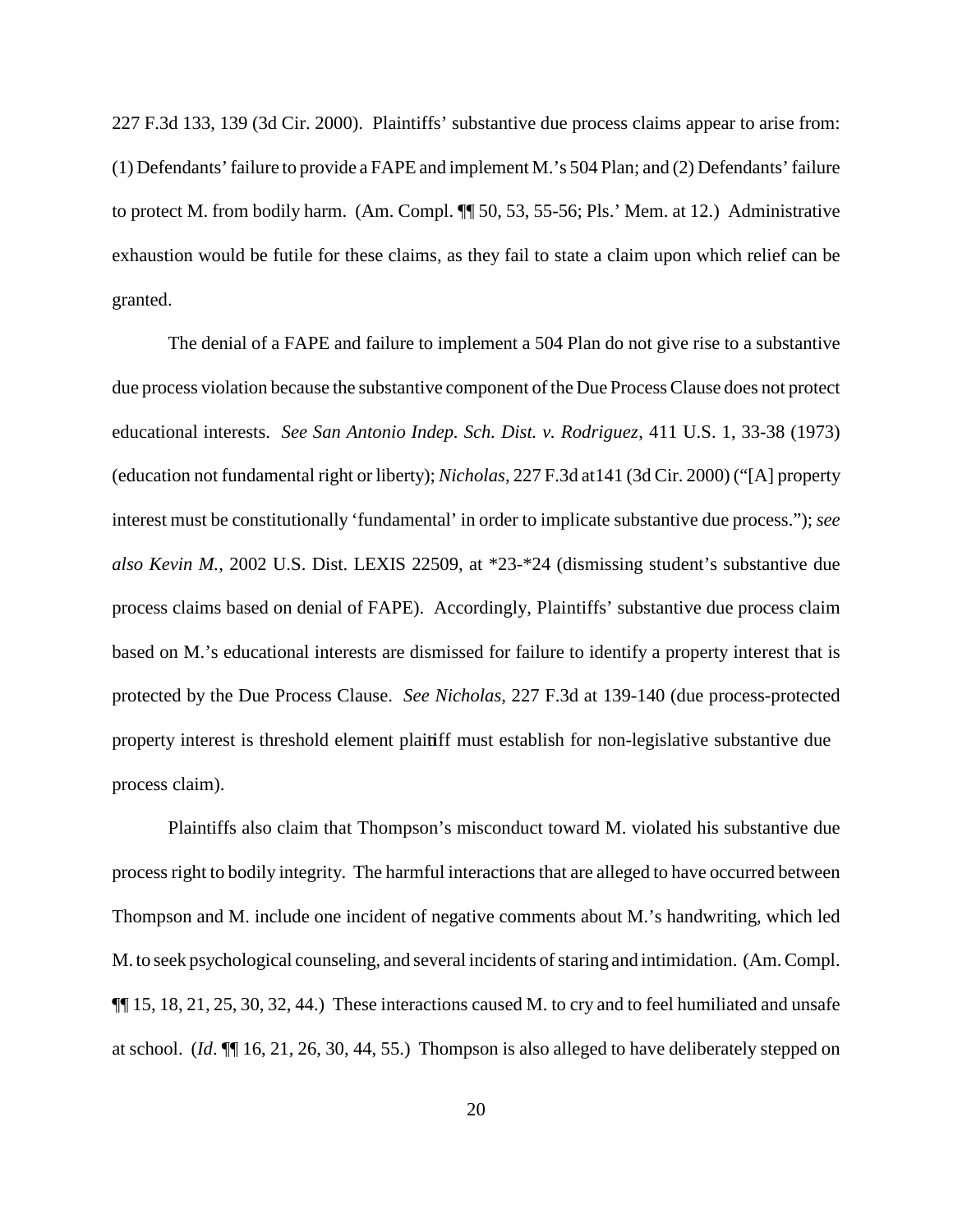M.'s finger, causing M. pain and requiring his finger to be put in a splint. (*Id*. ¶¶ 45, 87.) These incidents, however, do not illustrate sufficiently severe verbal, psychological or physical abuse to qualify as conscience-shocking behavior. *See County of Sacramento*, 523 U.S. at 847 (Conscienceshocking behavior is "so 'brutal' and 'offensive' that it [does] not comport with traditional ideas of fair play and decency." (*quoting Breithaupt v. Abram*, 352 U.S. 432, 435 (1957))); *see also Smith v. Half Hollow Hills Cent. Sch. Dist.*, 298 F.3d 168 (2d Cir. 2002) (affirming district court's dismissal of student's substantive due process claim for failure to allege conscience-shocking behavior where teacher forcefully slapped student'sface causing severe physical pain and emotional pain for which student underwent psychotherapy); *Lillard v. Shelby County Bd. of Educ.*, 76 F.3d 716, 725-26 (6th Cir. 1996) (affirming district court's dismissal of students' substantive due process claims for failure to allege conscience-shocking behavior where teacher slapped one student's face and grabbed her chin and rubbed another female student's stomach in school hallway and made suggestive remark).

The finger-stepping incident does not describe physical abuse that rises to the level of a constitutional violation. *See, e.g.*, *Kurilla v. Callahan*, 68 F. Supp. 2d 556 (M.D. Pa. 1999) (teacher striking student in chest causing bruising and anxiety not conscience-shocking behavior); *Brooks v. Sch. Bd. of City of Richmond*, 569 F. Supp. 1534 (E.D. Va. 1983) (dismissing substantive due process claimbased on teacher piercing student's arm with straight pin). More severe physical abuse and resulting harm than what Plaintiffs allege is necessary to state a substantive due process claim. *See, e.g.*, *Johnson v. Newburgh Enlarged Sch. Dist.*, 239 F.3d 246 (2d Cir. 2001) (substantive due process claim alleges conscience-shocking behavior where teacher lifted eighth-grade student off ground by neck, choked and dragged him across floor, punched his face, and slammed his head into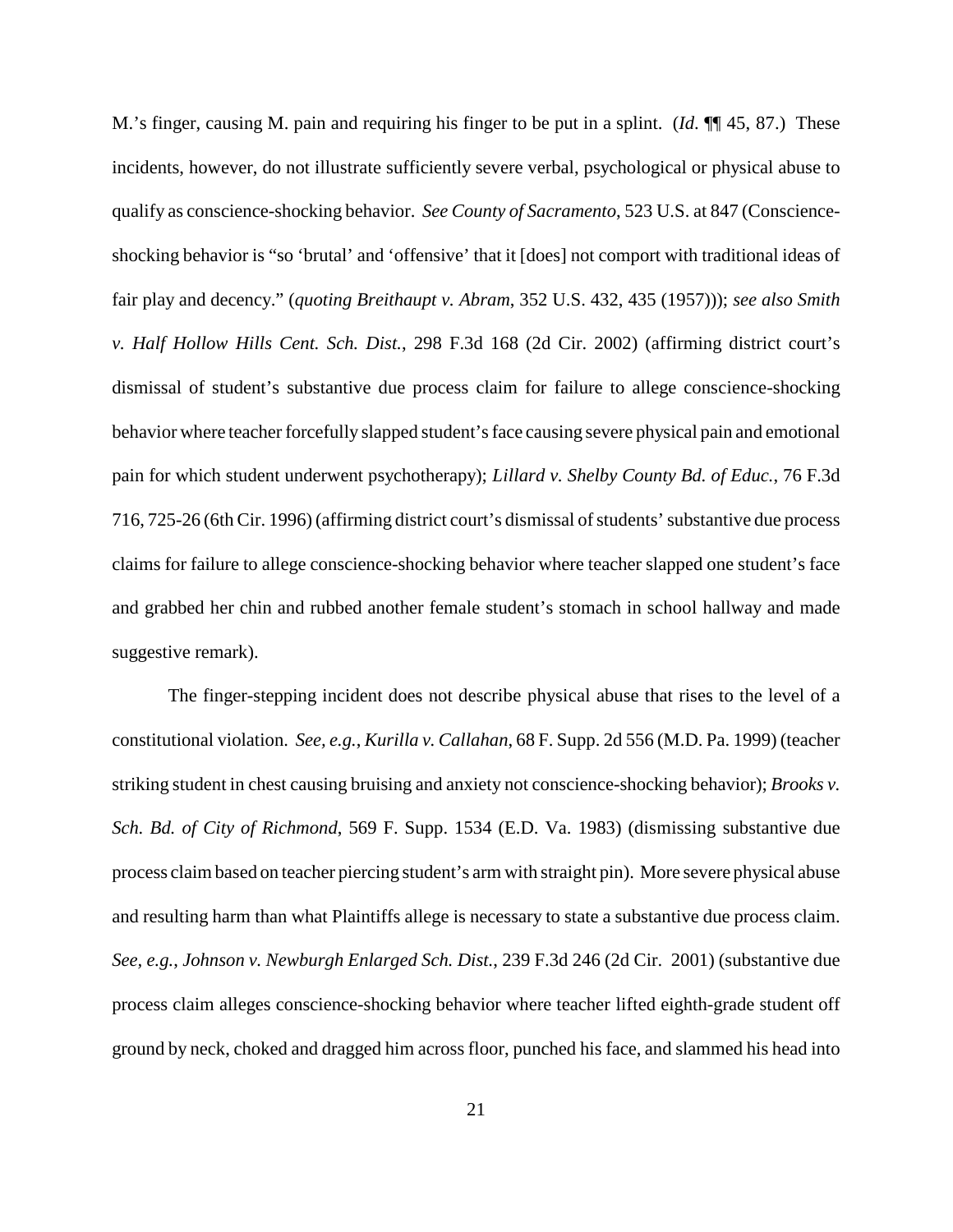bleachers and metal fuse box); *Hall v. Tawney*, 621 F. 2d 607 (4th Cir. 1980) (reversing district court's dismissal of substantive due process claim based on allegations that teacher paddled, shoved and violently struggled with grade school student who required emergency room treatment and ten days hospitalization after sustaining extensive soft tissue injuries as well as possibly permanent spinal injuries).

Allegations of non-physical harassment and psychological abuse, such as Thompson ridiculing M.'s handwriting and staring at him, must also meet the "shocks the conscience" standard. *Jones v. Wittinski*, 931 F. Supp. 364, 369 (M.D. Pa. 1996). Courts that have considered substantive due process claims based on psychological and verbal abuse by government actors have typically found that such conduct alone does not constitute a constitutional violation. *S.M. v. Lakeland Sch. Dist.*, 148 F. Supp. 2d 542, 547 (M.D. Pa. 2001) (discussing and citing cases). Here, Plaintiffs' allegations of non-physical abuse do not describe conscience-shocking behavior sufficient to support a substantive due process violation. *See, e.g.*, *Abeyta v. Chama Valley Indep. Sch. Dist.*, 77 F.3d 1253 (10th Cir. 1996) (no substantive due process violation where teacher repeatedly called 12-year old student "a prostitute" in front of class over 6-week period and allowed otherstudentsto similarly taunt her). In *S.M. v. Lakeland School District*, a student's fifth grade teacher singled her out and repeatedly yelled at her during class, asking why she did not know the answer to a math problem. 148 F. Supp. 2d at 543-44. The teacher pointed his finger in the student's face, and she began to cry. *Id*. at 544-45. The day of the incident the student was upset and had trouble sleeping. *Id*. at 545. The day after the incident the student developed hives, complained of a nervous stomach for two days, and saw a doctor for these issues. *Id*. The court found that the teacher's verbal abuse was not actionable under the Due Process Clause. *Id*. at 548-49. Similarly, this Court concludes that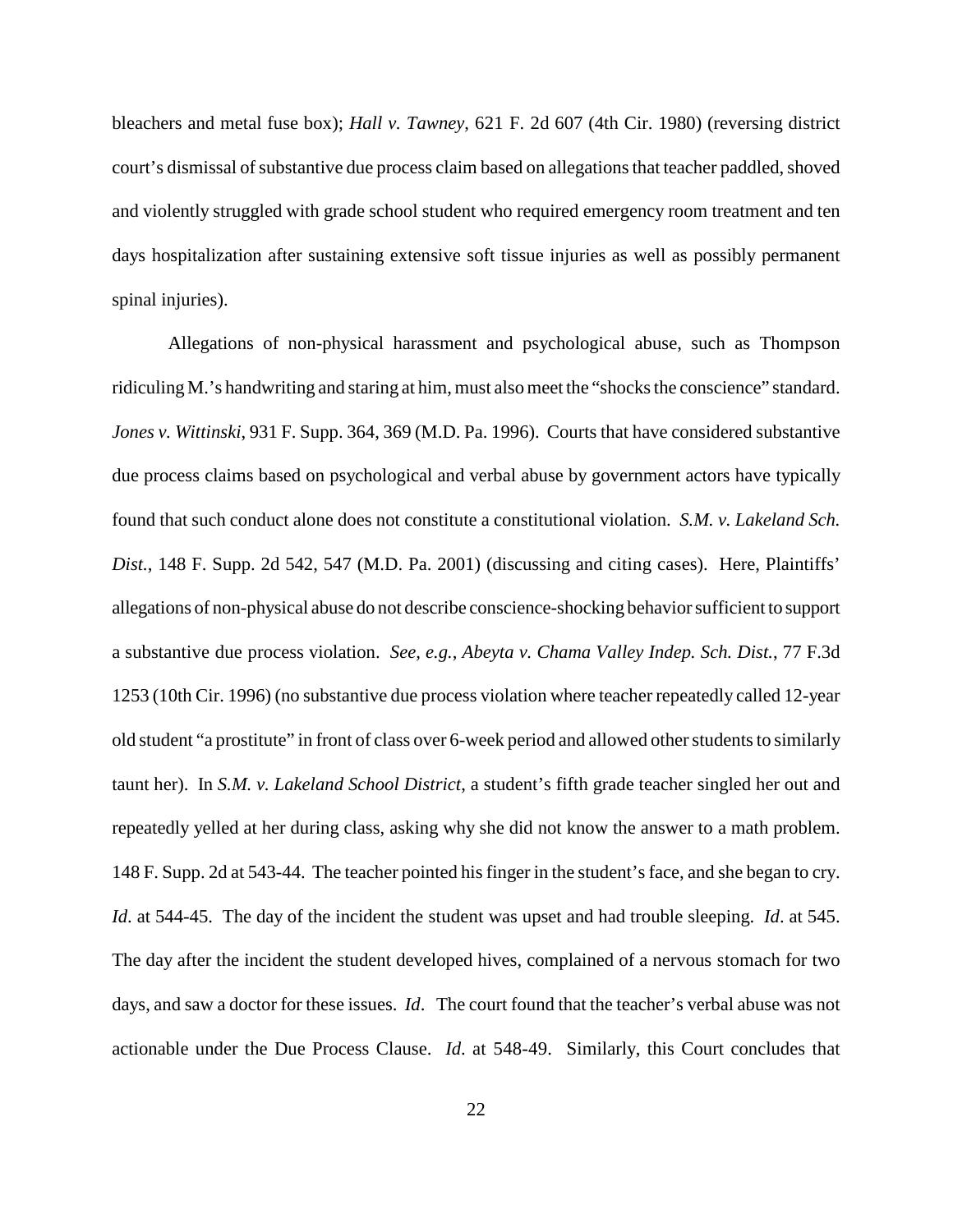Thompson's alleged mocking of M.'s handwriting and repeated staring, while inappropriate, do not describe conscience-shocking behavior.

In sum, Plaintiffs' allegations of abuse do not support a substantive due process claim, and these allegations are appropriately addressed through common law tort claims, which Plaintiffs also raise. *See County of Sacramento*, 523 U.S. at 847; *Collins v. City of Harker Heights*, 503 U.S. 115, 128 (1992) ("Because the Due Process Clause does not purport to supplant traditional tort law . . . we have [ ] rejected claims that the Due Process Clause should be interpreted to impose federal duties that are analogous to those traditionally imposed by state tort law.") (internal citation omitted); *Kurilla*, 68 F. Supp. 2d at 565. Plaintiffs' substantive due process claims brought pursuant to Section 1983 are therefore dismissed with prejudice.

#### **G. State Law Claims**

Having dismissed Plaintiffs' federal claims, the Court declines to exercise supplemental jurisdiction over their state law claims. 28 U.S.C.  $\S$  1367(c)(3) (2006) (district court may decline to exercise supplemental jurisdiction when claims giving rise to original jurisdiction have been dismissed). The Third Circuit has held that "where the claim over which the district court has original jurisdiction is dismissed before trial, the district court must decline to decide the pendent state claims unless considerations of judicial economy, convenience, and fairness to the parties provide an affirmative justification for doing so." *Hedges v. Musco*, 204 F.3d 109, 123 (3d Cir. 2000) (*quoting Borough of W. Mifflin v. Lancaster*, 45 F.3d 780, 788 (3d Cir. 1995)). Given the procedural posture of this case, considerations of convenience,fairness and economy do not indicate that the exercise of supplemental jurisdiction is justified. Accordingly, Plaintiffs' state law claims are dismissed without prejudice.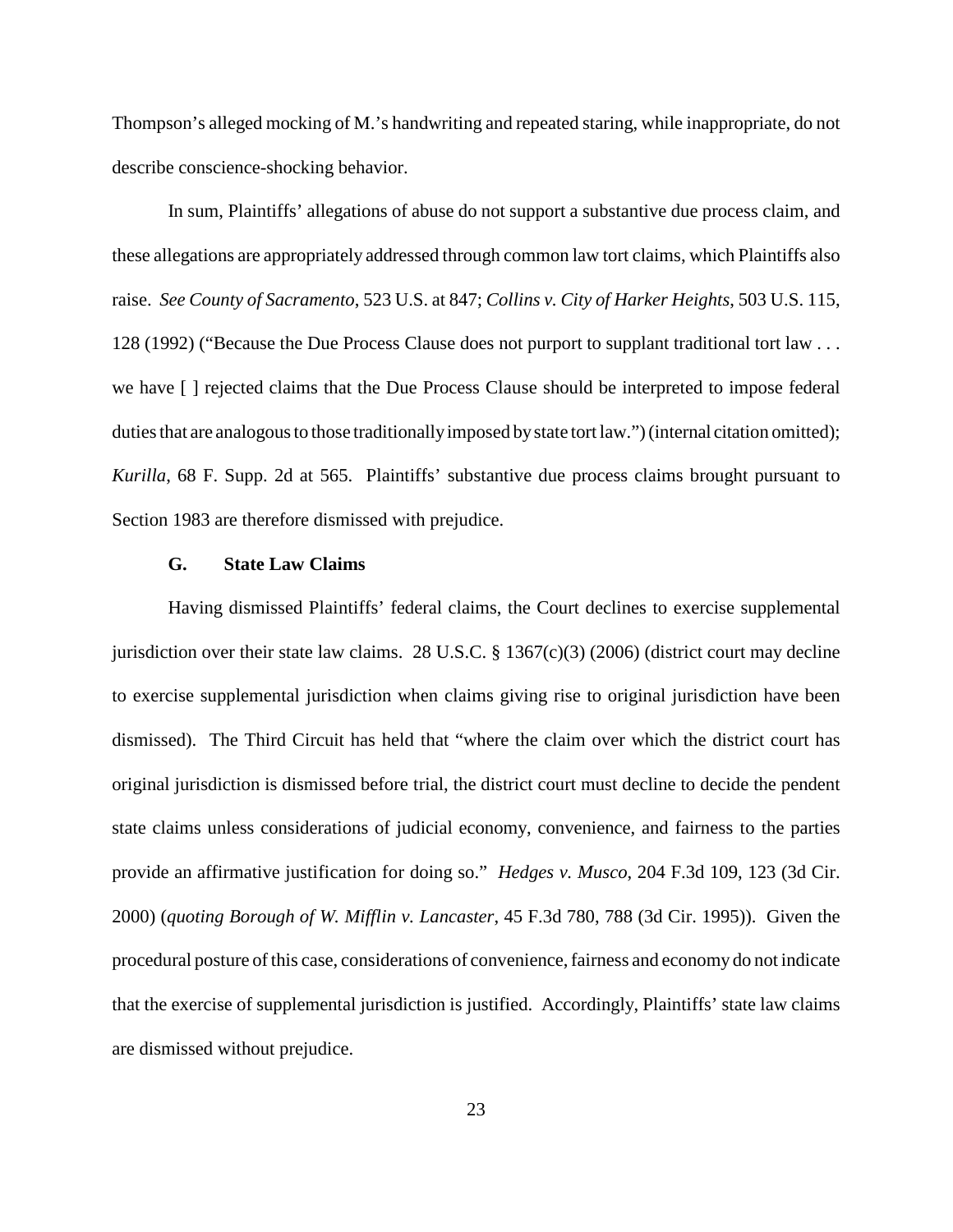# **IV. CONCLUSION**

For the reasons discussed above, the Court dismisses this case in its entirety. An appropriate Order follows.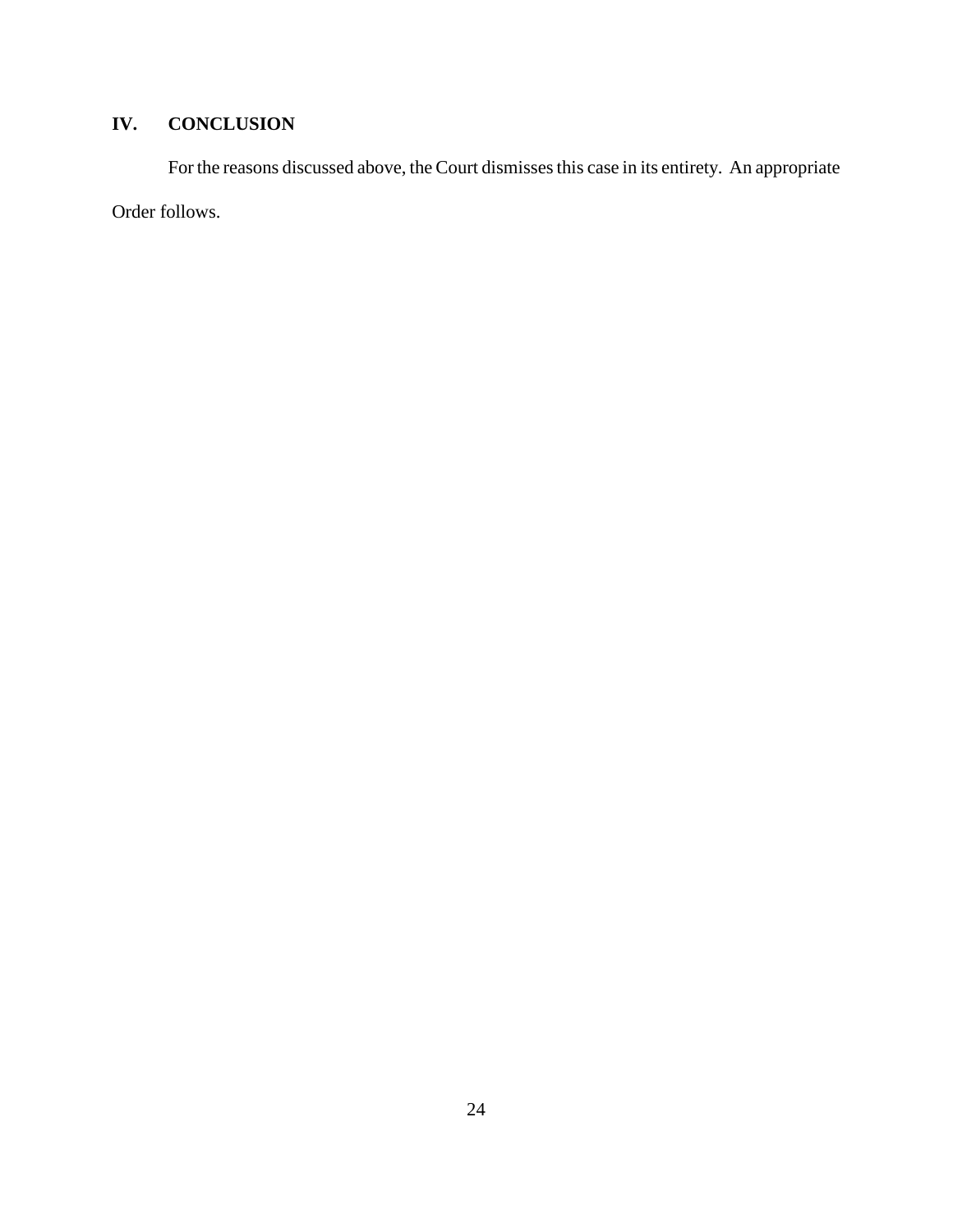# **IN THE UNITED STATES DISTRICT COURT FOR THE EASTERN DISTRICT OF PENNSYLVANIA**

| M.M., a minor, by his parents and natural<br>guardians, and J.M. and V.M., individually in | ٠ |                     |
|--------------------------------------------------------------------------------------------|---|---------------------|
| their own right,<br>Plaintiffs,                                                            |   | <b>CIVIL ACTION</b> |
|                                                                                            |   |                     |
| v.                                                                                         |   |                     |
| <b>TREDYFFRIN/EASTTOWN SCHOOL</b>                                                          |   | No. 06-1966         |
| <b>DISTRICT and its BOARD OF DIRECTORS,</b>                                                |   |                     |
| DANIEL WATERS, JOYCE VIDELOCK,                                                             |   |                     |
| <b>BETH ANNE KOB, and WALT THOMPSON,</b>                                                   |   |                     |
| Defendants.                                                                                |   |                     |
|                                                                                            |   |                     |

#### **ORDER**

**AND NOW**, this **1st** day of **September**, **2006**, upon consideration of Defendants' motions

to dismiss (Document Nos. 10 & 12), Plaintiffs' responses thereto, and for the foregoing reasons,

it is hereby **ORDERED** that the motions are **GRANTED** as follows:

1. All federal claims brought by J.M. and V.M. individually in their own right are

# **DISMISSED with prejudice**.

2. Plaintiffs' substantive due process claim brought pursuant to Section 1983 is

# **DISMISSED with prejudice**.

- 3. Plaintiffs' IDEA and Section 504 claims are **DISMISSED without prejudice**.
- 4. Plaintiffs' Section 1983 claims premised on violations of the IDEA, the Equal Protection Clause and the procedural component of the Due Process Clause are **DISMISSED without prejudice**.
- 5. Plaintiffs' state law claims are **DISMISSED without prejudice**.